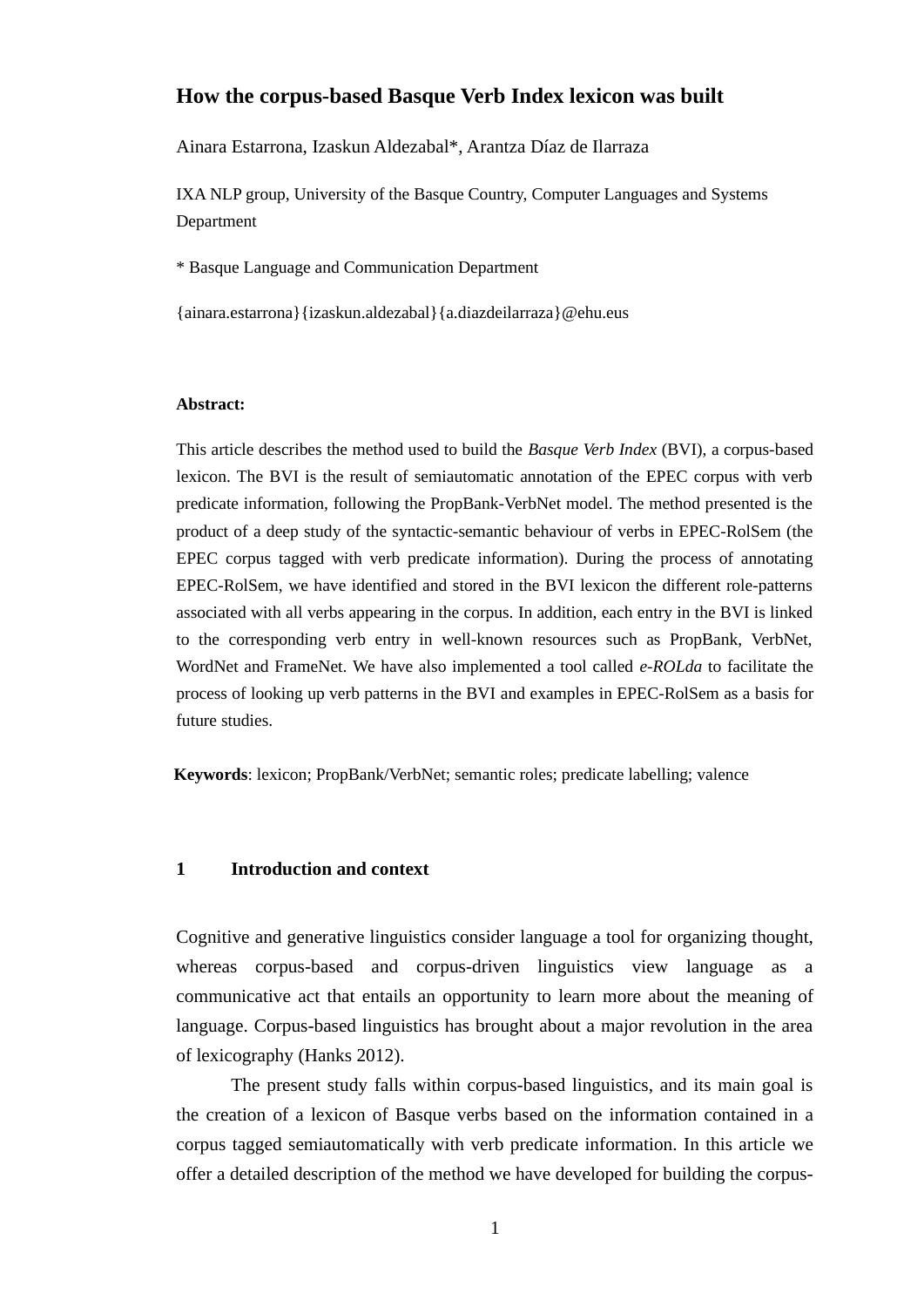based *Basque Verb Index* (hereafter BVI) lexicon. The BVI lexicon is the result of the semiautomatic annotation of EPEC-RolSem, a Basque corpus labeled with predicate verb information following the PropBank-VerbNet model (hereafter PB-VN). This paper is part of a more general ongoing project about corpus-tagging frameworks which is being pursued at the IXA group<sup>[1](#page-1-0)</sup>. This project makes use of the EPEC corpus (*Euskararen Prozesamendurako Erreferentzia Corpusa-Reference Corpus for the Processing of Basque*) (Aduriz et al. 2006), which contains 300,000 words of standard written text. The EPEC corpus has been tagged morphologically and syntactically (EPEC-DEP, Basque Dependency Treebank (BDT), Aldezabal et al. 2009), and was recently incorporated into the Universal Dependencies (UD) initiative (Aranzabe et al. 2015). At the semantic level, the nouns have so far been tagged with Basque WordNet senses (Pociello et al. 2010). Our goal, reflecting what has been done in other languages, was to incorporate verb predicate information on the basis of the tagged dependencies that are argument/adjunct candidates. Along with the annotation of verb's predicate information, we have also created the verb lexicon BVI, again in line with the pattern for other languages in building lexicons from tagged corpora. Examples include PropBank (Palmer et al. 2005a), which is tagged on the basis of Penn Treebank (Marcus et al. 1993), related to the VerbNet lexicon (Kipper 2005); or PDT, related to the Vallex lexicon (Hajic et al. 2003). Other projects are pursuing similar approaches: for example, FrameNet (Baker et al. 1998) for several languages, ADESSE (Garcia Miguel and Albertuz 2005) for Spanish, SENSEM (Castellon et al. 2006) for Catalan and Spanish, and AnCora (Aparicio et al. 2008) also for Catalan and Spanish, following the PropBank model. The lexicon and the tagged corpus also constitute essential resources for many computational tasks such as syntactic disambiguation and language understanding, as well as for advanced applications like question answering, machine translation and text summarization.

We chose the PB-VN as the *model* for predicate labelling. After conducting several analyses to find the most suitable model, we concluded that the one used by PropBank and VerbNet was appropriate for Basque (Agirre et al. 2006; Aldezabal et al. 2010a; Aldezabal et al. 2010b). We based our decision on the facts that 1) the PropBank project started out with a syntactically annotated corpus, exactly as we did; 2) PropBank has been used for major projects in other languages: Hindi (Bhatt et al. 2009); Chinese (Palmer et al. 2005b, Xue 2008, Xue and Palmer 2009); Korean (Palmer et al. 2006); Arabic (Palmer et al. 2008); Spanish (Aparicio 2007, Taulé et al. 2006); Catalan (Civit et al. 2005, Taulé et al. 2006); French (Gardent and Cerisara 2010, van der Plas et al. 2010) and Dutch (Monachesi et al. 2007); and 3) the

<span id="page-1-0"></span>1 http://ixa.si.ehu.es/Ixa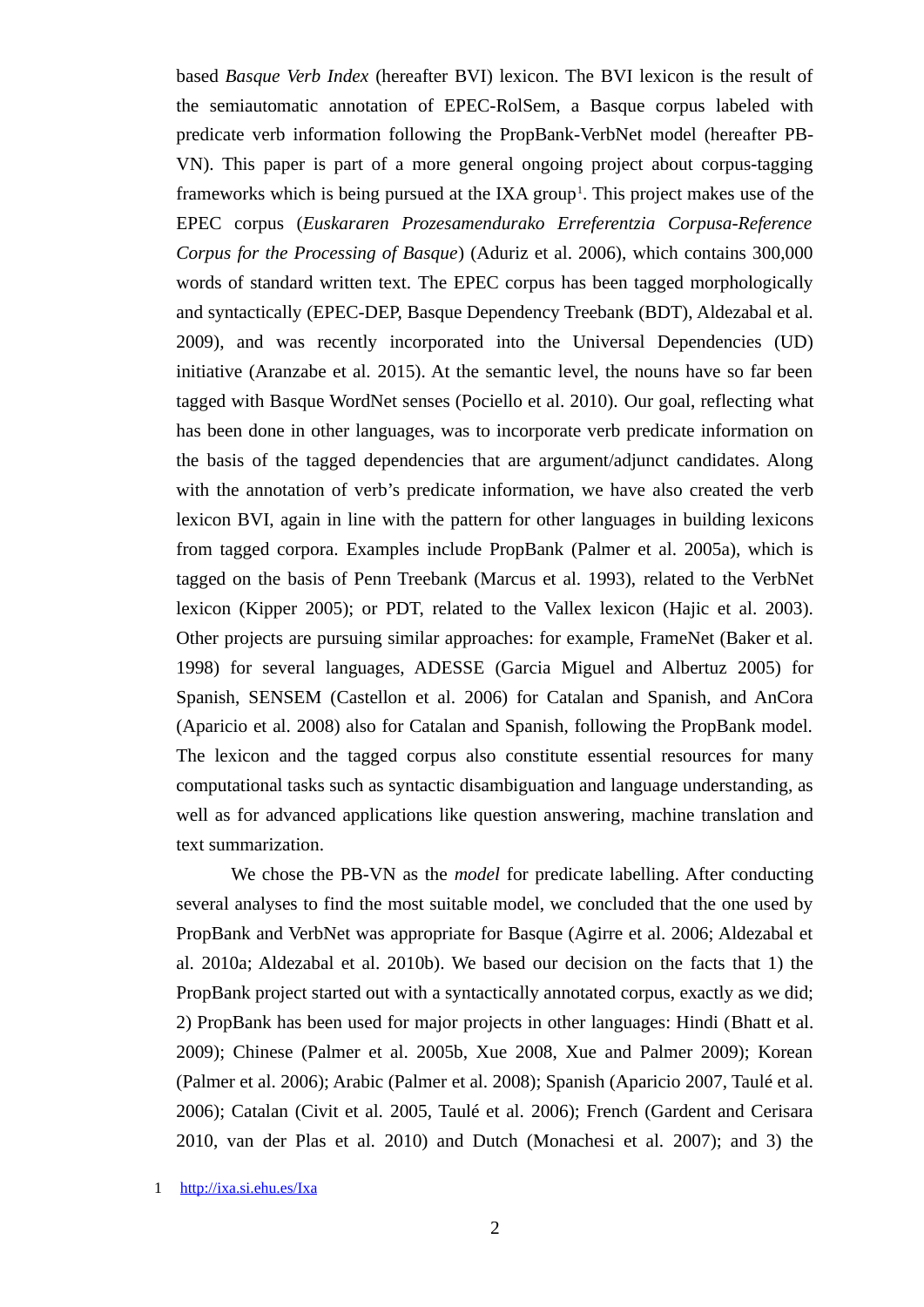organization of the lexicon is equivalent to EADB (*Euskal Aditzen Datu Basea – Database of Basque Verbs*), our first database of Basque verbs, proposed in Aldezabal (2004).

After a substantial refinement process, we defined the *guidelines* for semantic annotation of verb predicates and then proceeded to the tagging process (Aldezabal et al. 2011; Estarrona et al. 2016). At the time of writing, 85% of the EPEC corpus has been manually tagged and the remaining 15% has been automatically tagged with an in-house SRL system implemented using machine learning techniques and trained with the manually tagged part (Salaberri et al. 2014). This annotation work has resulted in the development of the BVI which currently contains 1,211 verbs (30,740 occurrences). The BVI contains 288 verbs which include the 151 verbs that have more than 30 occurrences with their respective argument structure information based on the manually annotated corpus (85%), and 923 verbs whose argument structure has been obtained automatically by means of a module that builds new entries from the automatically tagged corpus (15%).

The EPEC-RolSem corpus has been applied to train the SRL system and in a pilot question-generating system for Basque (Aldabe et al. 2013). In addition, the BVI lexicon has been used for some qualitative experiments in machine translation that have demonstrated that the information contained in our lexicon (mainly roles and case markers) is useful for resolving some types of structures, such as transitive/intransitive structures or passive structures (Estarrona 2014).

The article is organized as follows: In Section 2 we first describe the main typological features of the Basque language to help the reader understand the examples included throughout the paper and the importance of cases in the representation of the BVI lexicon. Then, we explain the basic considerations that must be taken into account when applying the PB-VN model and the criteria for adapting the model to Basque and finally, we present some language-specific issues presented in the creation of the lexicon. In Section 3 we describe the methodology followed to create the BVI lexicon. Section 4 is dedicated to presenting the *e-ROLda* tool [\(http://ixa2.si.ehu.es/e-rolda/index.php\)](http://ixa2.si.ehu.es/e-rolda/index.php) to facilitate study of role-patterns of verbs included in the BVI lexicon and looking up examples in EPEC-RolSem. Finally, in Section 5, we present some conclusions and suggest future lines of research.

# **2 Adapting the PB-VN model and establishing the criteria for its application to Basque**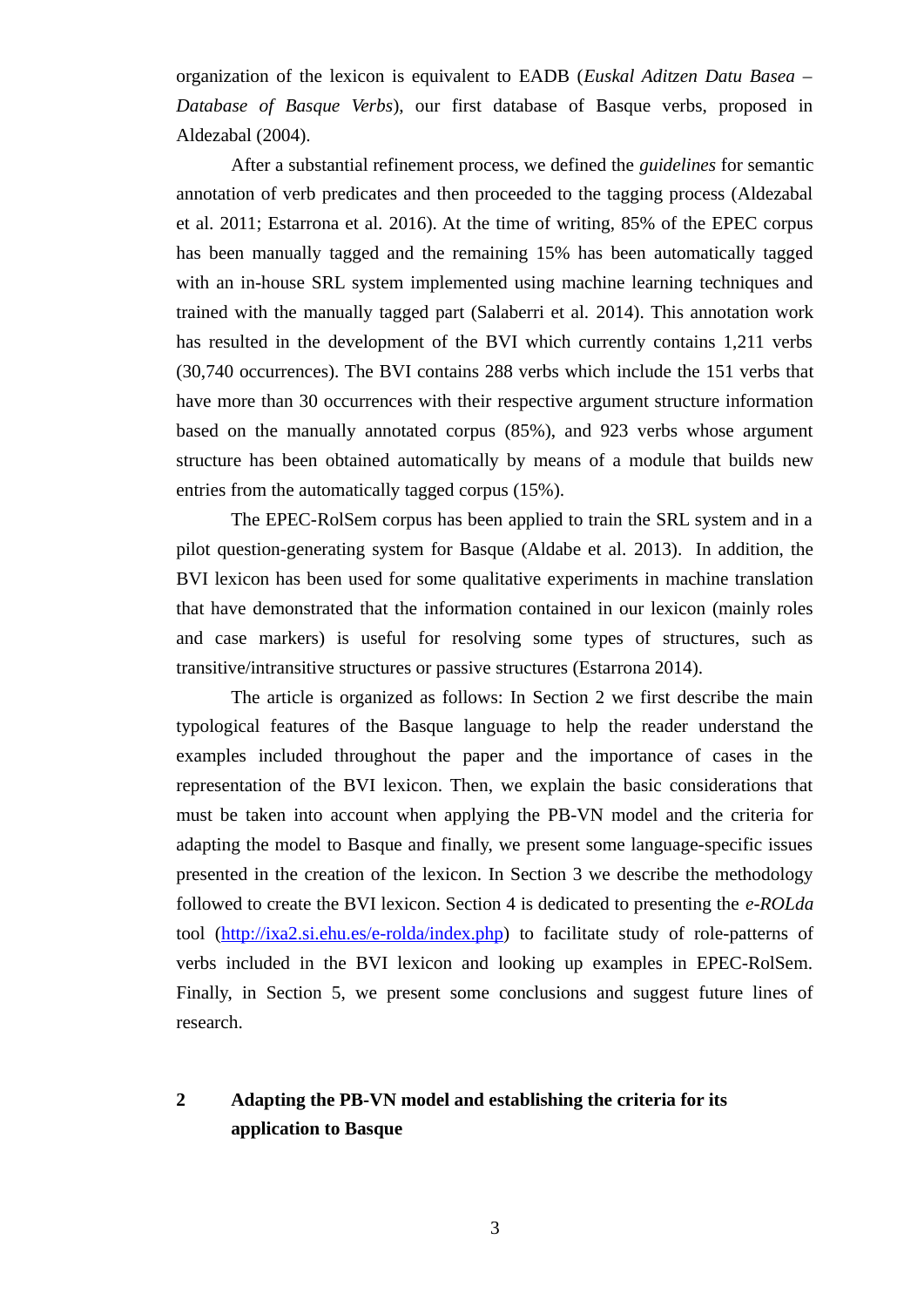Adapting a predicate annotating model from one language to another is never straightforward. One encounters language-specific issues, and the model itself may also contain questionable aspects and gaps in its coverage of linguistic phenomena. Thus, after carrying out the studies required to verify that the model was also appropriate for Basque (Aldezabal et al. 2010a, Aldezabal et al. 2010b), we faced the challenge of adapting it to Basque.

We shall begin with a brief description of the main typological features of Basque and their effect when describing the lexical information of the Basque verbs.

# 2.1 Typology of Basque and its implications for the BVI lexicon

As a non-Indo-European language, indeed an isolate, Basque grammar differs considerably from that of the languages surrounding it. It is agglutinative, head-final and pro-drop. Basque is usually assumed to be a Subject-Object-Verb (SOV) type language (de Rijk 1969), but is also described as having 'free word order', meaning that the order of phrases in the sentence can vary (Laka 1996).

A declarative sentence in Basque contains a verb and its arguments, an aspect marker attached to the verb and a verbal inflection containing agreement morphemes, tense and modality. It can also contain other phrases such as adverbials or postpositional phrases (Laka 1996). Examples given in (1) are from Laka (1996):

| a. umea kalean erori da                          | b. emakumeak gizona ikusi du       |
|--------------------------------------------------|------------------------------------|
| child-the-Abs <sup>2</sup> street-in fall-asp is | woman-the-Erg man-the-Abs seen has |
| 'the child fell in the street'                   | 'the woman has seen the man'       |
|                                                  |                                    |
| c. gizonak umeari liburua eman dio               | d. emakumea heltzen da             |

| C. Gizonuk ameuri nodrua eman dio                | u. Elliunullieu liettzeit uu |
|--------------------------------------------------|------------------------------|
| man-the-Erg child-the-Dat book-the-Abs given has | woman-det-Abs arriving is    |
| 'the man has given the book to the child'        | 'the woman arrives'          |

The arguments of the verb can be identified by grammatical cases or postpositions. There are three grammatical cases in Basque: Ergative (*k* morpheme), Dative (*i* morpheme) and Absolutive ( $\emptyset$  morpheme) (see examples in (1)). Basque has a strong tendency to place the heads of phrases at the end of the phrase. Rather than prepositions at the beginning of prepositional phrases, Basque has post-positions that appear at the end of postpositional phrases (2). Grammatical cases are no exception to this generalization (Laka 1996).

<span id="page-3-0"></span>2 Abs: absolutive; Erg: ergative; Dat: dative.

(1)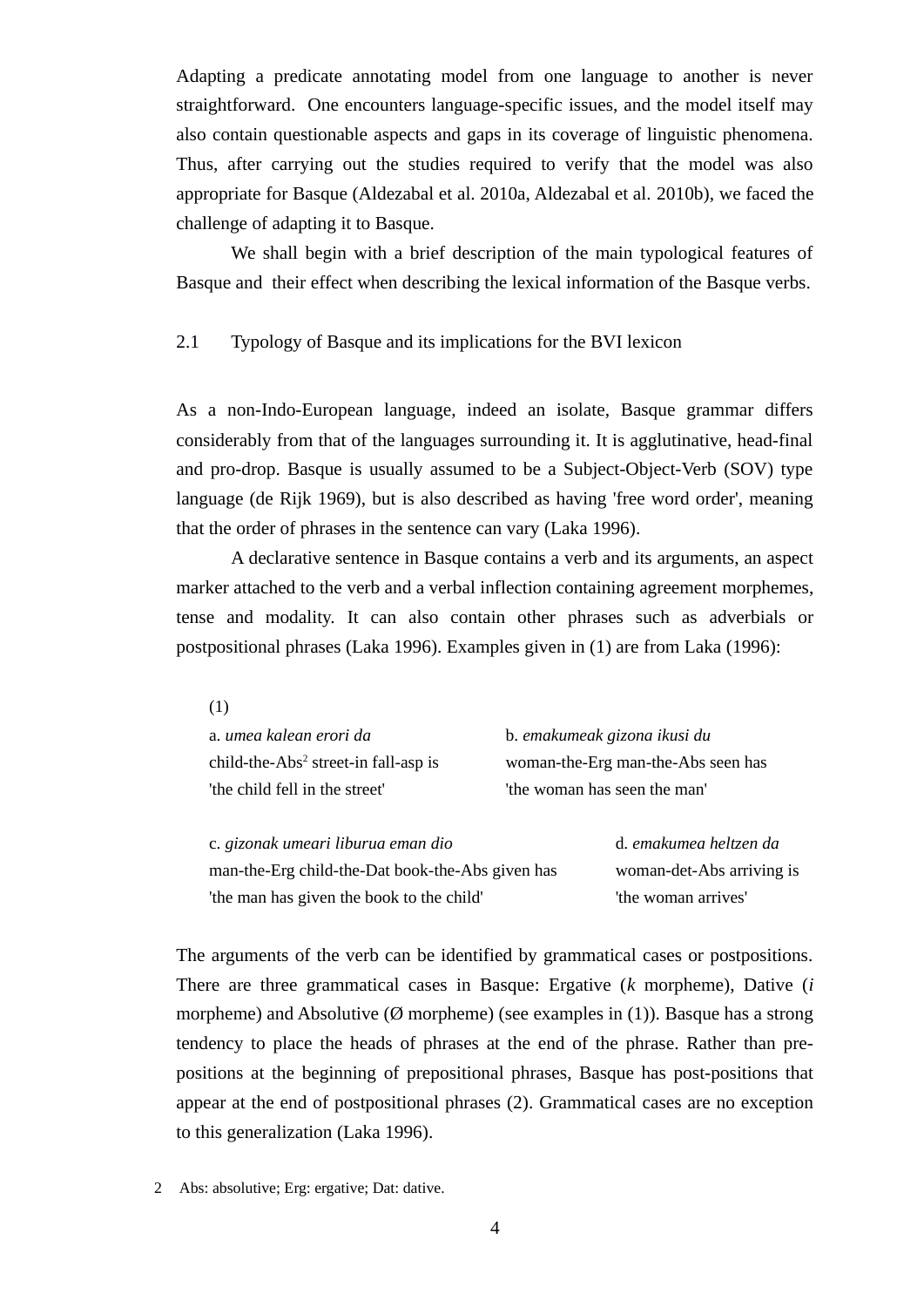(2) a. *[Bilboko kale bat]-ean* (locative) b. *[zazpi leiho]-tatik* (ablative) [Bilbo-of street one]-in [seven window]from 'in one street of Bilbo' 'from seven windows'

These morphosyntactic features were taken into account for creating the in-house Database of Basque Verbs (EADB*,* Aldezabal, 2004), which we used as a basic resource for building the BVI lexicon.

EADB is a database of 100 verbs from EPEC, including the most frequent ones. Aldezabal (2004) defined a number of syntactic-semantic frames (SSF) for each verb, which are composed of semantic roles and the case that syntactically performs each of them. When defining the SSFs for each verb, the following principles are assumed: i) The SSFs that have the same semantic roles define a coarse-grained verbal sense and are considered syntactic variants of an alternation, and ii) different sets of semantic roles reflect different senses (Aldezabal 2010, Aldezabal et al. 2010a, Estarrona et al. 2016).

In the BVI lexicon, we unify the information collected in EADB<sup>[3](#page-4-0)</sup>, in PropBank-VerbNet and in the EPEC-RolSem corpus. Table 1 shows the entry of the verb *saldu* ('to sell') in the BVI lexicon. As it can be seen, the first and only sense of the verb *saldu* corresponds to the 'sell\_01' roleset in PropBank. It also shows the three arguments that PropBank defines for this roleset (Arg0, Arg1 and Arg2) and the roles that VerbNet assigns for this verb class (agent, theme and recipient). Finally, the roles provided by EADB are indicated, as well as the cases that perform each role (Source-ERG, Theme-ABS, Goal-DAT).

| saldu_1#sell_01         |  |
|-------------------------|--|
| Arg0:Agent:Source:ERG   |  |
| Arg1:Theme:Theme:ABS    |  |
| Arg2:Recipient:Goal:DAT |  |

 **Table 1**: The entry in the BVI lexicon for the verb *saldu* ('to sell')*.*

<span id="page-4-0"></span><sup>3</sup> Only in the case of the 100 verbs analysed in this study.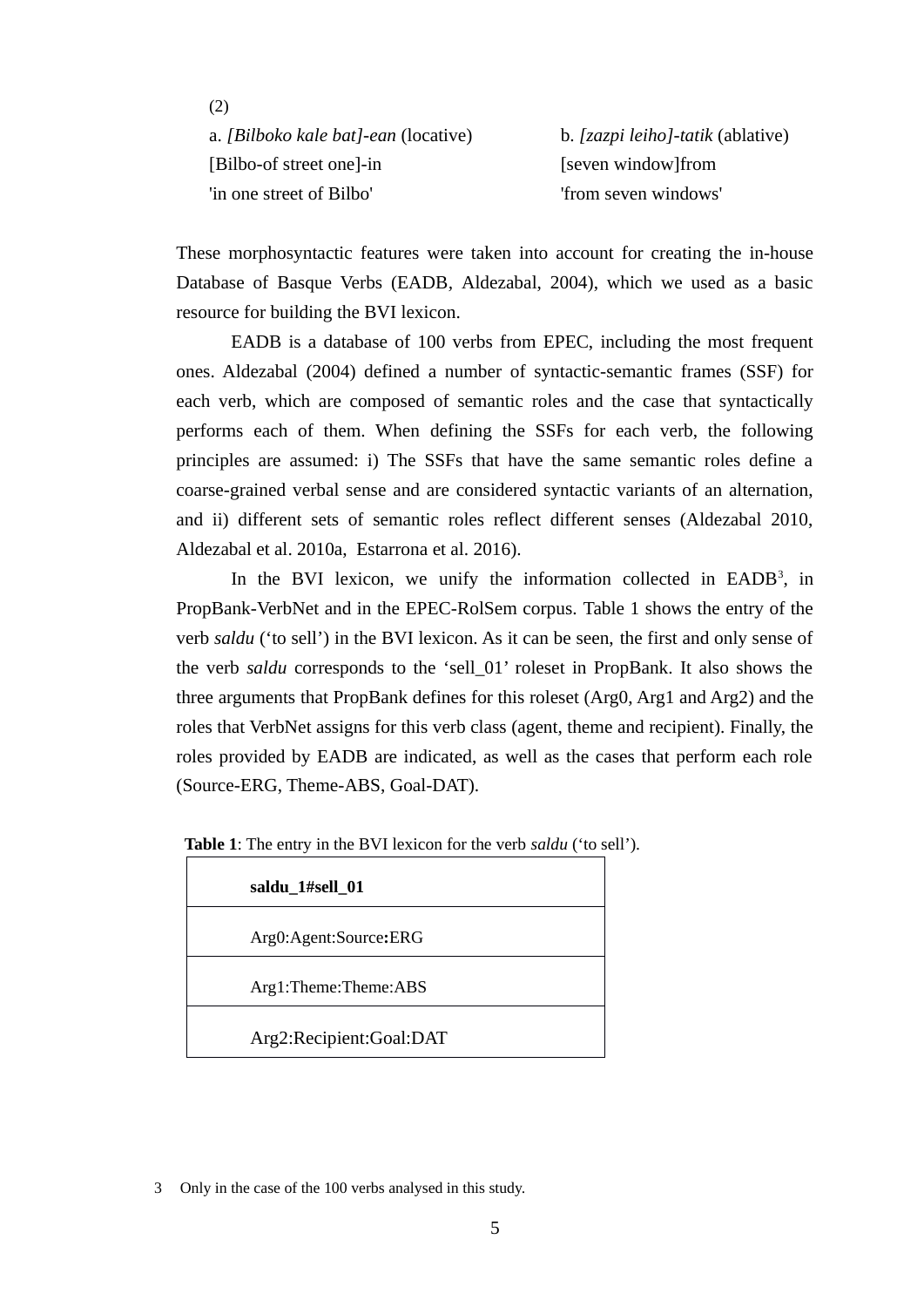Before starting with our basic considerations let us explain briefly the general framework of the PB-VN model.

PropBank defines semantic roles on a verb by verb basis. An individual verb's semantic arguments are numbered beginning with 0 (Palmer et al. 2005a). The elements that are regarded as arguments are numbered from Arg0 to Arg5<sup>[4](#page-5-0)</sup>, expressing semantic proximity with respect to the verb. The lower numbers represent the main functions (subject, object, indirect object, etc.). Adjuncts are tagged as ArgM. PropBank annotation scheme uses numbered arguments because of the difficulty of defining a universal set of semantic roles covering all types of predicates (Bonial et al. 2017).

PropBank adds specific roles for each concrete verb (e.g. buyer, thing bought, etc.), and these are linked to the VerbNet lexicon (Kipper et al. 2002), which in turn has general roles (e.g. agent, theme, etc.). VerbNet is an extensive lexicon where verbs are organized in classes following and extending Levin's classification (Levin 1993). Table 2 shows the PropBank roleset for the verb 'tell.01' and the corresponding VerbNet roleset with the Levin class number  $(37.1)^5$  $(37.1)^5$ . PropBank and VerbNet offer complementary information, as observed by Merlo and Van der Plas (2009). PropBank provides the valency relation of each verb sense, while VerbNet gives a more class-oriented role specification. These features of PropBank and VerbNet occasionally cause conflicting interpretations, which we discuss in more detail below.

| <b>PropBank tell.01</b> | VerbNet tell-37.1 |
|-------------------------|-------------------|
| Arg0: Speaker           | Agent             |
| Arg1: Utterance         | <b>Topic</b>      |
| Arg2: Hearer            | Recipient         |

**Table 2**. PropBank and VerbNet rolesets of the verb 'to tell'.

We have to say that at present, we are using the roles as they existed before the changes in version VN 3.2 (Bonial et al., 2011). A move to this version of VN may require a revision of our decisions.

- <span id="page-5-0"></span>4 PropBank has recently added an Arg6 to tag nominal natural disaster Rolesets. (Bonial et al. 2017).
- <span id="page-5-1"></span>5 In the 3.3 version of VerbNet many changes have been implemented: path\_rel semantics, initial lexical features, an many updates to verb classes, frames, and members, but full documentation about these changes is not jet available [\(http://verbs.colorado.edu/verbnet/\)](http://verbs.colorado.edu/verbnet/). We use in this paper the data as it existed before all these changes.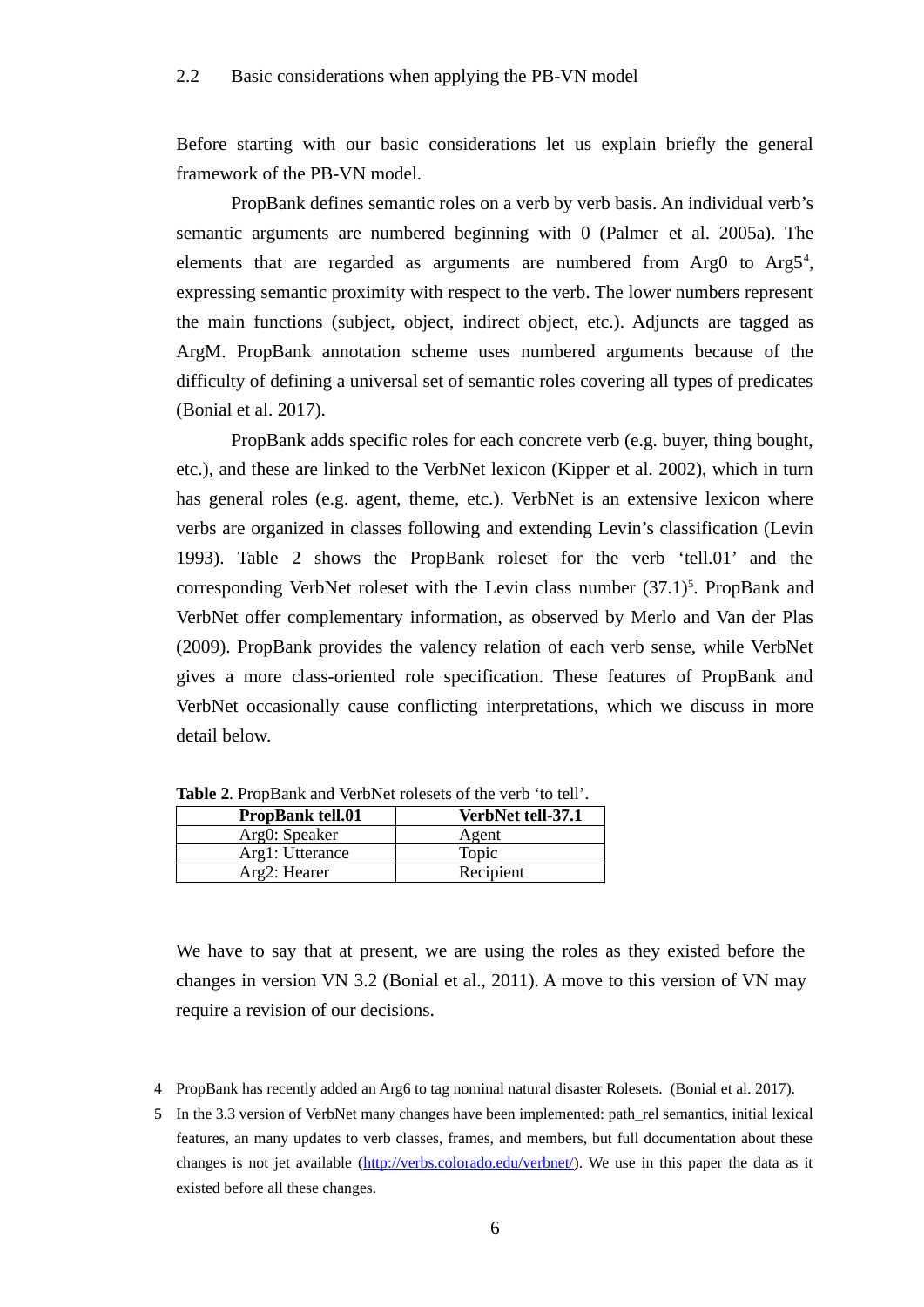In the next subsections, we will describe the three main considerations we have taken into account when applying the PB-VN model: the choice between Arg0 and Arg1, the option we choose when VerbNet has two or more classes for a single PropBank roleset, and finally, the addition of the 'path' role which is not included in VerbNet 3.1.

# *2.2.1 Regarding Arg0 and Arg1*

As noted above, in PB the arguments are numbered from Arg0 to Arg5 and then they are linked to VN roles. In fact, however, Arg1 is always linked with the Theme (or Patient) role and Arg0 with the Agent role. No fundamental linguistic reason exists for this, though for example in Kingsbury and Palmer (2003:3) it is said:

"(...) Arg0 is very consistently assigned an "Agent"-type meaning, while Arg1 has a Patient or Theme meaning almost as consistently. There are, of course, many verbs in English for which the Patient, the entity undergoing the action of the verb, always appears in subject position. For these verbs no agent is possible. In order to maintain the consistency of Arg1 as Patient these verbs have no Arg0. A canonical example is *fall"* 

Nevertheless, inconsistencies abound. For instance, Babko-Malaya *et al*. (2006:76) report: *"*In *John and Mary come* the NP *John and Mary* is a constituent in Treebank and it is also marked as 'Arg0' in PropBank." But when we check it in PropBank we realize that the verb "come" is defined as we can see in Table 3:

#### **Table 3.** The verb "come.01" in PropBank. **\_\_\_\_\_\_\_\_\_\_\_\_\_\_\_\_\_\_\_\_\_\_\_\_\_\_\_\_\_\_\_\_**

| come.01                        |  |
|--------------------------------|--|
| roles:                         |  |
| Arg1: entity in motion (theme) |  |
| Arg2: extent                   |  |
| Arg3: start point              |  |
| Arg4: end point                |  |
|                                |  |

We decided to maintain the independence of levels (and thus to follow the model faithfully), and consequently we have not automatically equated Arg0 and Arg1 to agent and theme, respectively.

Regarding intransitive verbs denoting change of location, we consider the subject to be at the same time the entity initiating the action and the entity undergoing it (in agreement with Vázquez *et al.* (2000: 183)). Therefore, we annotate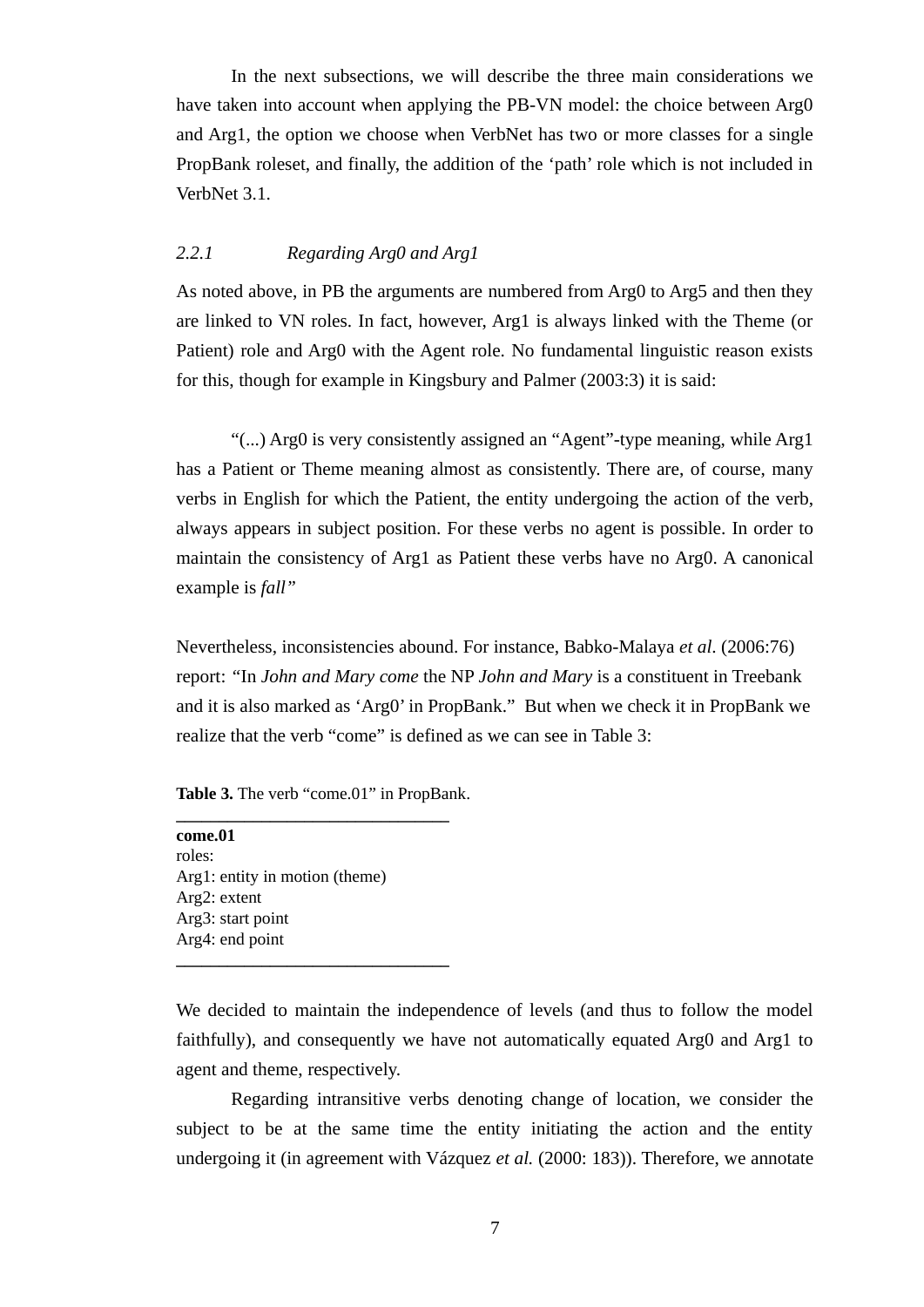the subjects of such verbs as Arg0. This decision is based on a principle taken from the PropBank guidelines (section *Choosing Arg0 versus Arg1*):

"Whereas for many verbs, the choice between Arg0 or Arg1 does not present any difficulties, there is a class of intransitive verbs (known as verbs of variable behaviour), where the argument can be tagged as either Arg0 or Arg1. (...). Arguments which are interpreted as agents should always be marked as Arg0, independent of whether they are also the ones which undergo the action. (…). In general, if an argument satisfies two roles, the highest ranked argument label should be selected, where  $Arg0 \gg Arg1 \gg Arg2 \gg ...$ " (Bonial et al. 2015:8)

Thus, in the case of an unaccusative verb like "come.01" where only the intransitive variant is possible, we consider the entity performing the action and the entity undergoing it to be the same; thus, we tag it as Arg0 *Theme*. On the other hand, in causative/inchoative verbs like *break* we always annotate the *Theme* as Arg1 because we consider the *Cause* (Arg0) always to exist, even when it is not explicit in the sentence.

It should be noted that work applying the PropBank model to other languages has followed the PropBank criteria (Arg0\_Agent, Arg1\_Theme); examples include Arabic (Palmer et al. 2008), Hindi (Palmer et al. 2009), Korean (Palmer et al. 2006), Chinese (Xue et al. 2009) and Spanish (Aparicio 2007).

# *2.2.2 More than one VerbNet class for the same PB argument*

Sometimes VerbNet has two different classes (or more) available for the given PB roleset, and consequently there are two different roles for each argument. This is the case for the verb 'see.01' (Table 4):

**Table 4.** The verb "see.01" in PropBank.

**see.01**, view, vncls: 29.2 30.1 roles: Arg0: viewer (vnrole: 29.2-Agent, 30.1-Experiencer) Arg1: thing viewed (vnrole: 29.2-Theme, 30.1-Stimulus)

**\_\_\_\_\_\_\_\_\_\_\_\_\_\_\_\_\_\_\_\_\_\_\_\_\_\_\_\_\_\_\_\_\_\_\_\_\_\_\_\_\_\_\_\_\_\_**

**\_\_\_\_\_\_\_\_\_\_\_\_\_\_\_\_\_\_\_\_\_\_\_\_\_\_\_\_\_\_\_\_\_\_\_\_\_\_\_\_\_\_\_\_**

Arg0 has associated *Agent* and *Experiencer* roles and Arg1 associated *Theme* and *Stimulus* roles.

By contrast, in EADB the verb *ikusi* ('to see') contains two arguments with an unique role each corresponding to 29.2 class of VerbNet: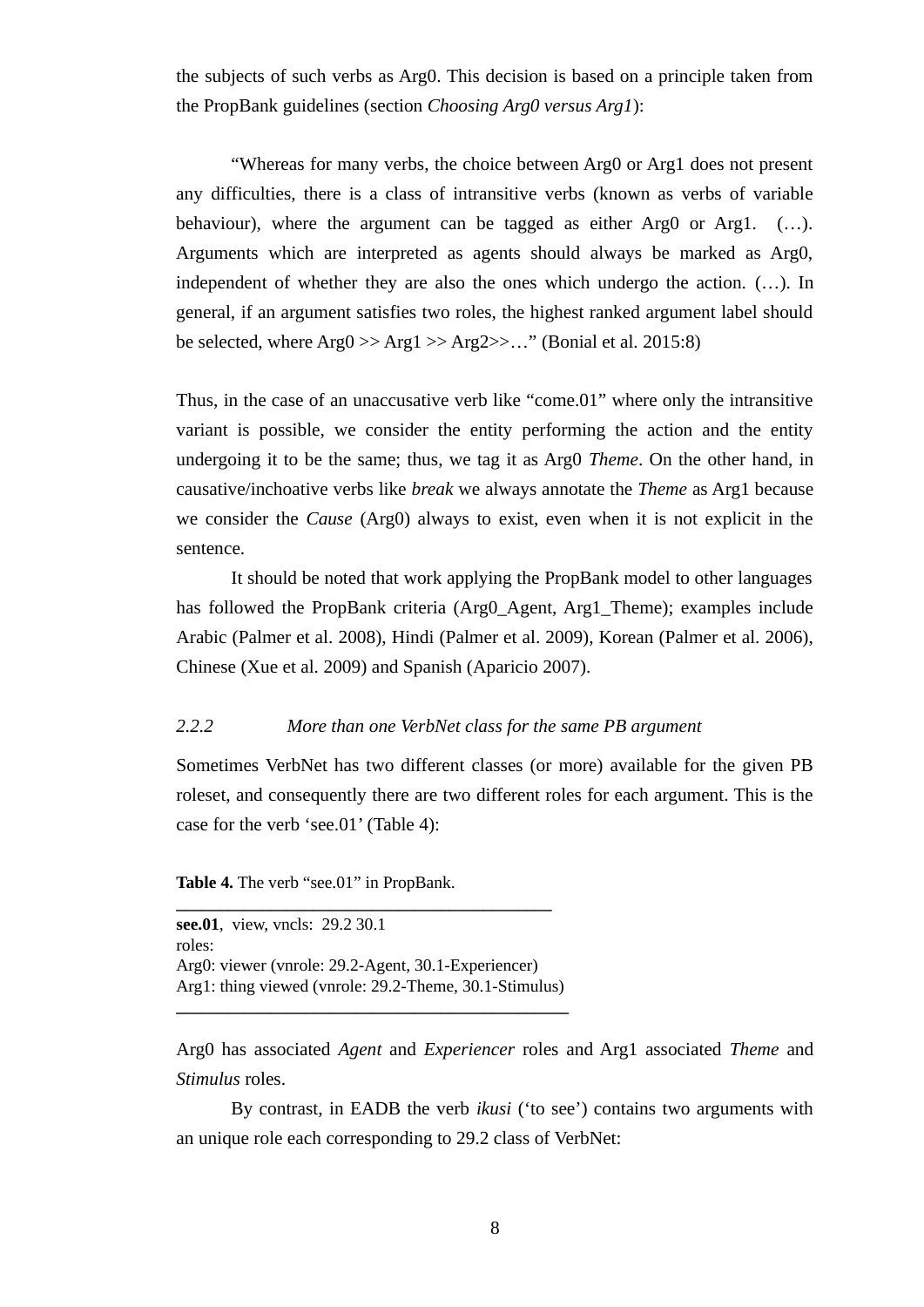Arg0: *esperimentatzailea* (which would be the agent) Arg1: *gaia* (which would be the theme)

In those cases, we have decided to base our decision on EADB and to assign the VerbNet roles corresponding to class 29.2. The result in the BVI lexicon would be:

> Arg0: Agent, *esperimentatzailea* Arg1: Theme, *gaia*

# *2.2.3 Other roles: The Path role*

It has been necessary to add some new roles, for example, the 'path' role which is not specified in VerbNet, but appears in our EADB data-base. For instance, for the verb *pasatu* ('pass' / 'come by') we find examples like:

(3) *Zure etxetik pasatu naiz gaur goizean* you-Gen house-Abl passed-by I today morning-the-Ine 'I came by your house this morning'

As we have said before, in the 3.2 version of VN some roles have changed to make the list of roles consistent with the standard list proposed in the LIRICS project<sup>[6](#page-8-0)</sup> (Bunt et al. 2007, Schiffrin and Bunt 2007). Thus, VN now contains a *Trajectory* role that could be equivalent to our *Path* role. In the same way, we have seen that some *Theme1* roles have been changed to *Pivot[7](#page-8-1)* .

2. 3 Cross-linguistic differences and criteria adopted

Adapting the PB-VN model to Basque is mainly a question of including in a verb sense the distribution of the arguments and adjuncts as well as the roles proposed for them. For example, in EADB the Basque verb *eskatu* ("ask.02"), has two arguments, Arg0: *Esperimentatzailea* (Experiencer) and Arg1: *Gaia* (theme). The dative complement is not included among the subcategorised cases because it is optional in the sense that it is considered that one can 'ask for' something, in general, without stating explicitly the 'goal' as an impersonal proposition (alternation). However, the verb "ask.02" contains three arguments in PropBank and VerbNet:

- <span id="page-8-0"></span>6 Linguistic InfRastructure for Interoperable resourCes and Systems [\(http://lirics.loria.fr\)](http://lirics.loria.fr/).
- <span id="page-8-1"></span>7 See Bonial *et al*. (2011) for details on the comparison between VN and LIRICS lists of roles and the decisions taken in the 3.2 version of VN.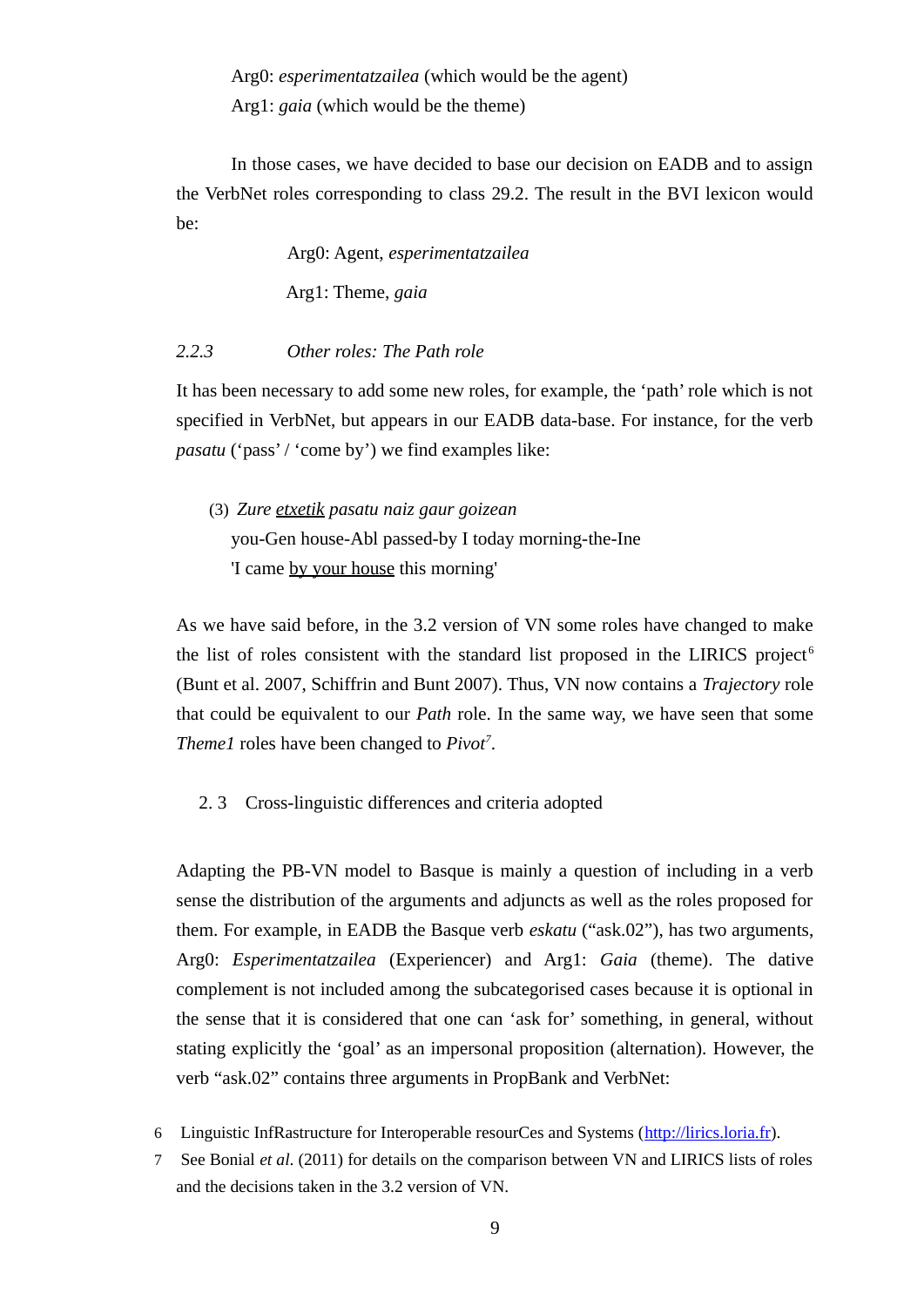**ask.02** Arg0: Agent Arg1: Theme (proposition) Arg2: Patient

Therefore, we follow the PB-VN model, tagging the DAT (dative) argument as Arg2.

Nevertheless, as we performed the verb tagging, we encountered some difficult cases. We will explain the main phenomena below.

*2.3.1 Arguments proposed by PB-VN that are not present in Basque*

In some verbs of change of location, PB-VN proposes types of arguments that are not possible in Basque. See the example of the verb *etorri* ("come.01") in Table 5:

**Table 5.** The verb "come\_01" in PropBank.

**come.01**: motion, vncls: [51.1,](http://verbs.colorado.edu/verb-index/vn/escape-51.1.php) framnet: Arriving Roles: Arg1: entity in motion / comer (vnrole: 51.1-theme) Arg2: extent -- rare Arg3: start point Arg4: end point **\_\_\_\_\_\_\_\_\_\_\_\_\_\_\_\_\_\_\_\_\_\_\_\_\_\_\_\_\_\_\_\_\_\_\_\_\_\_\_\_\_**

**\_\_\_\_\_\_\_\_\_\_\_\_\_\_\_\_\_\_\_\_\_\_\_\_\_\_\_\_\_\_\_\_\_\_\_\_\_\_\_\_\_\_\_\_**

In Basque the second argument is not possible, so we disregard it and assign its number to the next possible argument. That is, Arg1 will be the "start point" (since for us the subject of this verb is  $Arg0<sup>8</sup>$  $Arg0<sup>8</sup>$  $Arg0<sup>8</sup>$ ) and the "end point" will be Arg2. After these changes, the resulting entry in BVI is the same as in the EADB (Table 6):

**Table 6.** The "etorri\_come.01" verb in the BVI.

**etorri\_come.01** Arg0: Theme, affected theme (ABS) Arg1: Source, start point (ABL) Arg2: Destination, end point (ALA) **\_\_\_\_\_\_\_\_\_\_\_\_\_\_\_\_\_\_\_\_\_\_\_\_\_\_\_\_\_\_\_**

**\_\_\_\_\_\_\_\_\_\_\_\_\_\_\_\_\_\_\_\_\_\_\_\_\_\_\_\_\_\_**

# *2.3.2 More than one PropBank verb exists for a Basque verb*

A Basque verb can be linked to more than one PropBank verb. In such cases, we check first whether the roles and arguments of the Basque verb coincide with the roles and arguments of each of its PropBank equivalents. If they do coincide, we assign them all in each tagging instance. For example, the verb *esan* can

<span id="page-9-0"></span>8 See Section 2.2.1 for an explanation of the Arg0/Arg1 choice.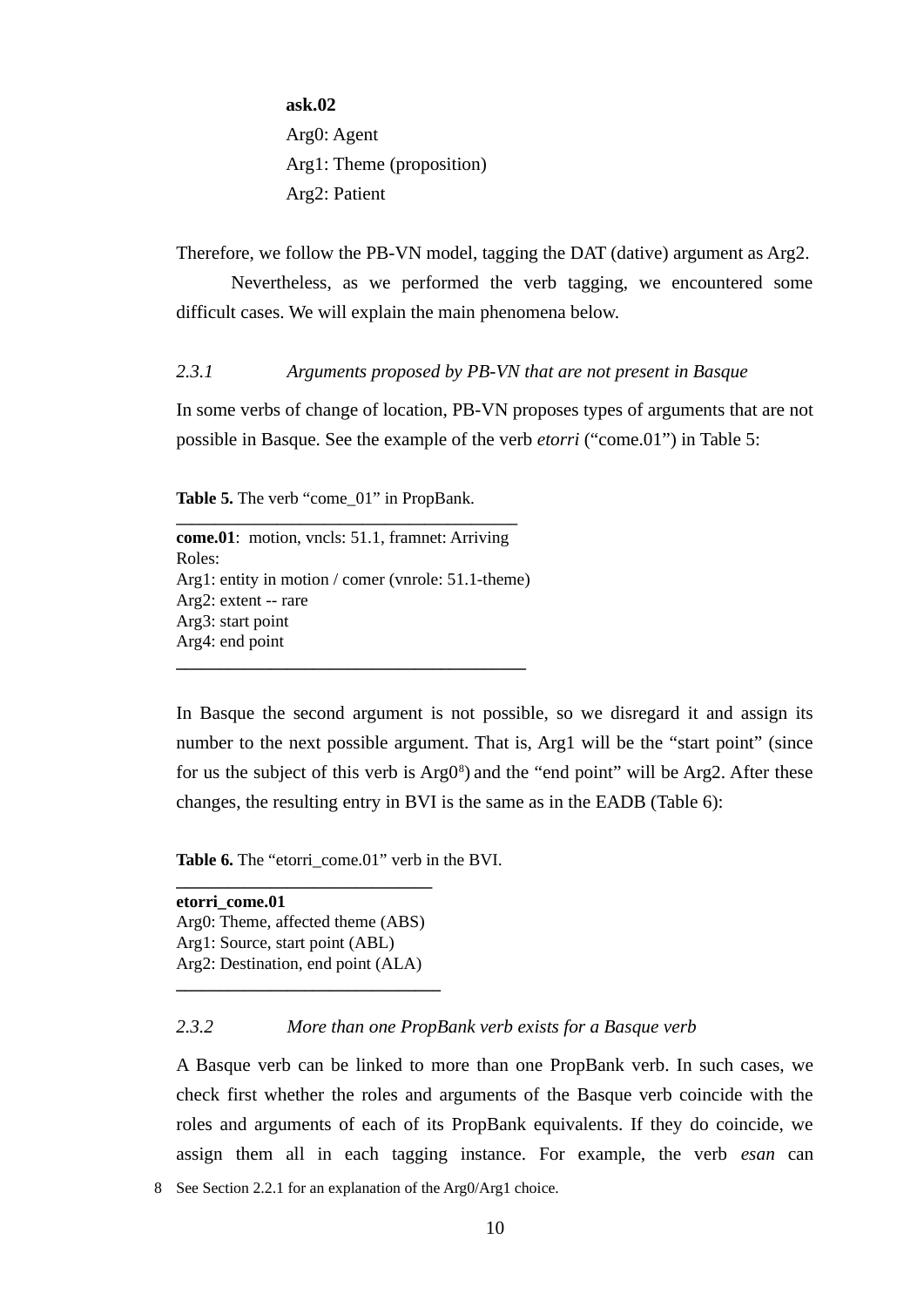unquestionably be linked to both "tell.01" and "say.01". We establish the correspondence and indicate this double equivalence by the expression "tell.01/say.01". If the roles and arguments do not coincide with their equivalents in PB, we annotate the specific instances with the one we consider most suitable in the context. The verb *egin[9](#page-10-0)* ('to do') is an example (4):

(4) a. *Kanta asko egin zituen* (He/she composed a lot of songs): compose.02 (agent, product, beneficiary)

b. *Ondoko galdera egin diote Juan Jose Ibarretxeri* (They asked Juan Jose Ibarretxe this question): ask.02 (agent, topic, recipient)

c. *Biek ere joko alaiegia egiten zuten ACBrako* (Both of them played a too happygo-lucky game for the ACB): play.01 (agent, theme, instrument)

The verb *egin* ('make/do') in Basque can mean 'compose', 'ask' or 'play' depending on the context, in the sense that in Basque we 'make songs', we 'make questions' and we 'do game'.

#### *2.3.3 Motion Verbs*

Motion verbs have been widely analysed in different languages. The concept of movement appears in all languages, but each language has its own way of expressing it, that is, of lexicalising it. Following Talmy's typology (Talmy, 1985), Basque is a verb-framed language, as are Spanish and Turkish. However, English is a satelliteframed language, like German among others. Satellite-framed languages leave the element that marks the direction of movement outside the verb ('out'*,* 'in'*,* 'up'*,* 'down', etc.). Verb-framed languages, however, indicate the direction of movement inside the verb, for example, *igo* ('go up') / *jaitsi* ('go down').

Therefore, Basque and English have different ways to lexicalise movement, and this has caused us some problems when finding an exact PB equivalent for movement verbs in Basque. These phrasal verbs are not systematically included in PB, and consequently, it has not always been easy to find an English equivalent for this type of verbs in Basque. For example, the verb *atera* ('take out') has a general sense which is 'change of location', and this sense can be expressed by the verbs 'take out', 'come out' or 'go out' in English. 'Take out' is included in PB (take.11), but not with the sense of a change of location, but with the meaning of 'obtain'. The same happens with 'come out' (come.09), which has the meaning of 'appear' in PB,

<span id="page-10-0"></span>9 The examples under (4) could suggest that this verb is mainly a light verb. Light verbs are not the focus of this research, but it has to be said that at the moment we are working on this issue to see how the light verbs and the multiword expressions created with light verbs must be included in the BVI lexicon.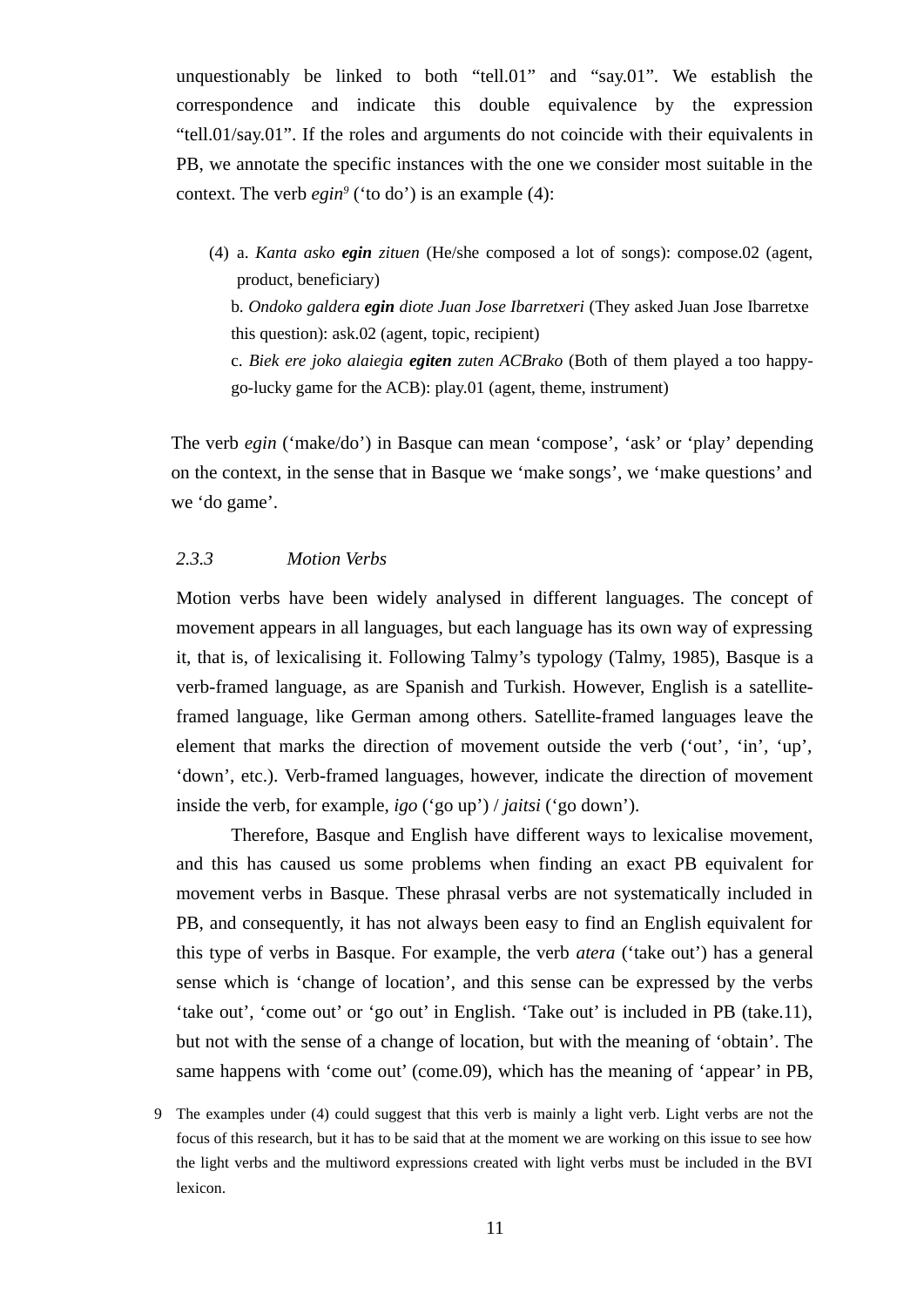and with 'go out' (go.17), which only has 2 arguments while the change of location in Basque needs 4 arguments. There is no specific entry in PB for these phrasal verbs, and this sometimes forces us to create an equivalent entry in PB format for this type of motion verbs in Basque. This way, we have created the equivalents "come\_out.01" and "take\_out.01" for the change of location sense of the verb *atera.* We have done the same with other similar motion verbs.

#### *2.3.4 Causative/inchoative alternation*

When analysing the verbs that present causative/inchoative alternation in Basque, it is not always clear whether it is a single sense with two alternations or there are two different senses. This doubt is reflected in dictionaries, which do not always act consistently in these cases. For example, the verb *hil* ('to die') has the intransitive alternation *hil da* ('somebody dies') and the transitive one *hil du* ('somebody kills somebody'). We have the same for other verbs as *sartu DA/DU* ('to go in' / 'to put in') and *atera DA/DU* ('to go out' / 'to take out').

In Basque we have a verb which has a single sense and two alternations (causative/inchoative), and in English we have one different verb for each alternation. As we are building a lexicon based on a model created for English, in this case we have had to separate each of the alternations of Basque into two different senses: one for the sense of 'to die' and another one for the sense of 'to kill', even though we think that there is a single general meaning that is 'someone or something causes the death of someone'.

Another topic to analyse in terms of language-specific issues and their implications in the structure of the BVI lexicon would be Multiword Expressions (MWE), especially Light Verb Constructions (LVC). How do we insert them into the lexicon? Do they have to be separate entries or new senses of existing entries? When are these MWEs derived from the general predicate and when are they domain dependent? How should this be reflected in the lexicon? We believe that there is a new line of research which requires in-depth analysis, and that is why we have not included this topic in the present paper.

#### **3 Building the lexicon: BVI version 1**

The BVI (Basque Verb Index) lexicon is the first repository of syntactic-semantic information on Basque verbs. This resource is one of the results deriving from the process of semiautomatic annotation with verb predicate information of the verbs in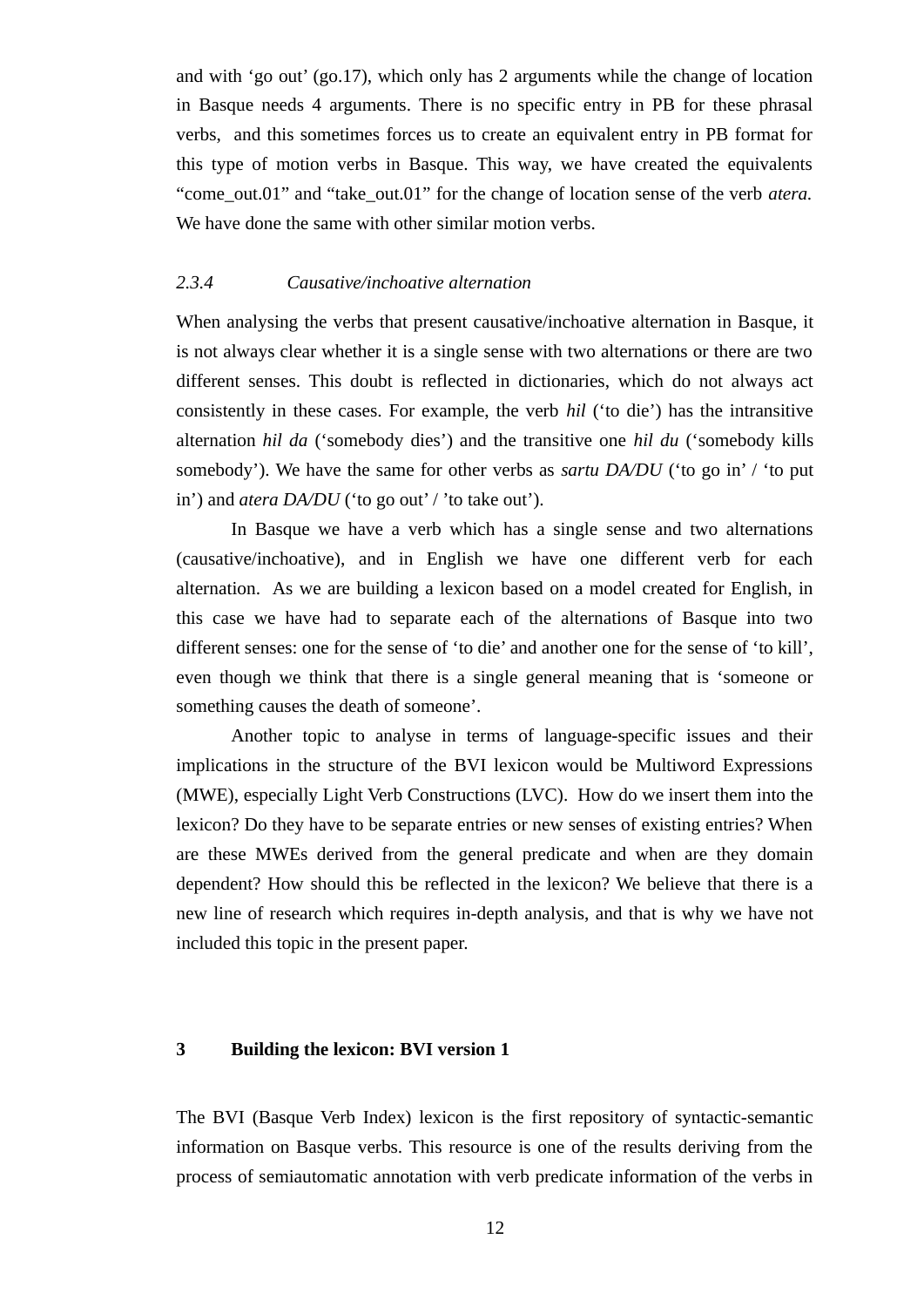$EPEC-DEP<sup>10</sup>$  $EPEC-DEP<sup>10</sup>$  $EPEC-DEP<sup>10</sup>$  and it is an important mechanism for the completion of the annotation process itself. It has been constructed based on the behaviour of the verbs contained in the EPEC-RolSem corpus.

The task of tagging the EPEC-DEP corpus with the corresponding verb predicate information has been a process of continuous refinement, which is described in detail in Estarrona et al. (2016). In this section, we will mainly present the aspects that directly influence the construction of the BVI lexicon within the annotation process. As Figure 1 shows, this process was partly manual, partly semiautomatic and partly automatic.



**Figure 1.** Steps in the final method.

It must be noted that, during the first annotation process, we carried out a manual evaluation (Aldezabal et al. 2011) to validate the proposed method and guidelines. We achieved an inter-annotator agreement of 0.80 calculated by Cohen's kappa. However, it should be said that the evaluation was only performed with 3 verbs because our main objective was not to evaluate the quality of the annotated corpus, but to validate the coverage and quality of the guidelines<sup>[11](#page-12-1)</sup>. The main conclusion we

- <span id="page-12-0"></span>10 The EPEC-DEP corpus is the EPEC corpus syntactically tagged using a dependency grammar.
- <span id="page-12-1"></span>11 The 3 selected verbs were *adierazi* ('to state'), *izan* ('to be') and *etorri* ('to come'). We chose very different verbs to be able to draw interesting conclusions. The verb *adierazi* has a single sense and is very frequent in the corpus. The verb *izan* is the most frequent verb in the corpus (15.22%). Finally,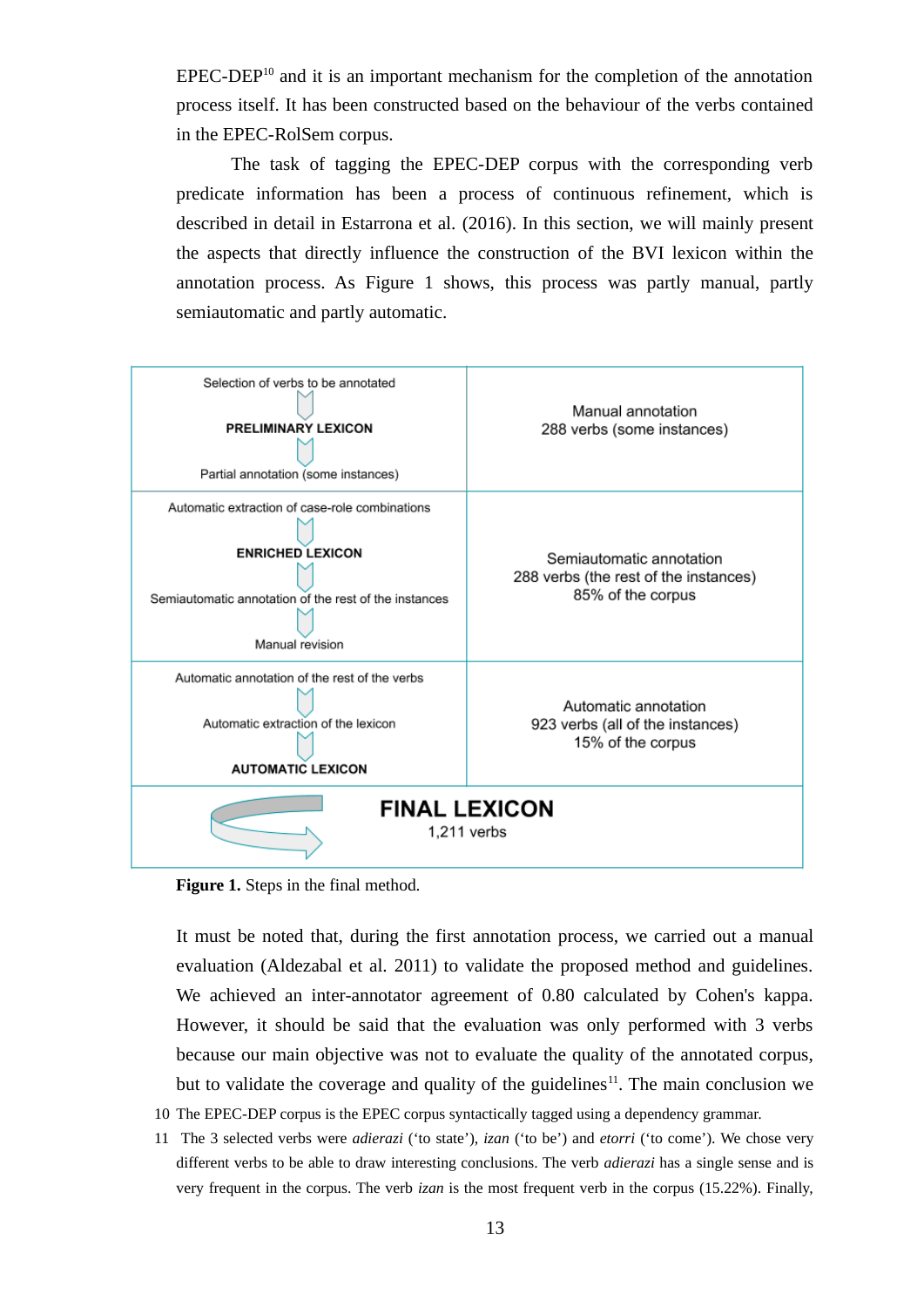drew from this evaluation was that annotators did not understand the PB-VN criteria in the same way, and to ensure satisfactory results each verb entry needed to be edited completely before beginning to annotate its specific instances: one must be clear not only about the English equivalent for the sense but also about the numbered arguments and the assignment of roles. We therefore needed to define the criteria presented above in Sections 2.2 and 2.3.

### 3.1 The preliminary lexicon

We started our work selecting the verbs contained in EADB because we decided that this resource will be a guide in the first stages of the creation of the BVI lexicon.

Our first step was to create the preliminary entry of each selected verb combining the information included in EADB and PB-VN. We collected the information contained in both resources and we built the preliminary BVI lexicon entry for the given verb. Table 7 shows the example of the verb *jan* ('to eat'):

**Table 7**: The entry in the BVI lexicon for the verb *jan* ('to eat')*.*

| jan_1#eat_01                          |  |
|---------------------------------------|--|
| Arg0:Agent:Experiencer:ERG:[+animate] |  |
| Arg1:Patient:Theme:ABS:[-animate]     |  |

At the end of this manual process, we had a *preliminary lexicon* for 288 verbs (including the 150 most frequent verbs in the corpus which cover 85% of the corpus).

# 3.2 The enriched lexicon

After creating the preliminary entry and manually annotated a sample of instances for the 288 verbs, we automatically derived the annotation of non-tagged instances from the annotated instances. We obtained the set of associated syntactic-semantic combinations (case-role combinations). Table 8 illustrates the information obtained for the verb *aldatu*: each row shows the syntactic-semantic pattern by means of its associated PropBank verb, VerbNet roles and their corresponding Basque cases.

the verb *etorri* is *a priori* a difficult verb, because it has 4 senses (not always easily distinguishable) and it is used extensively in complex expressions.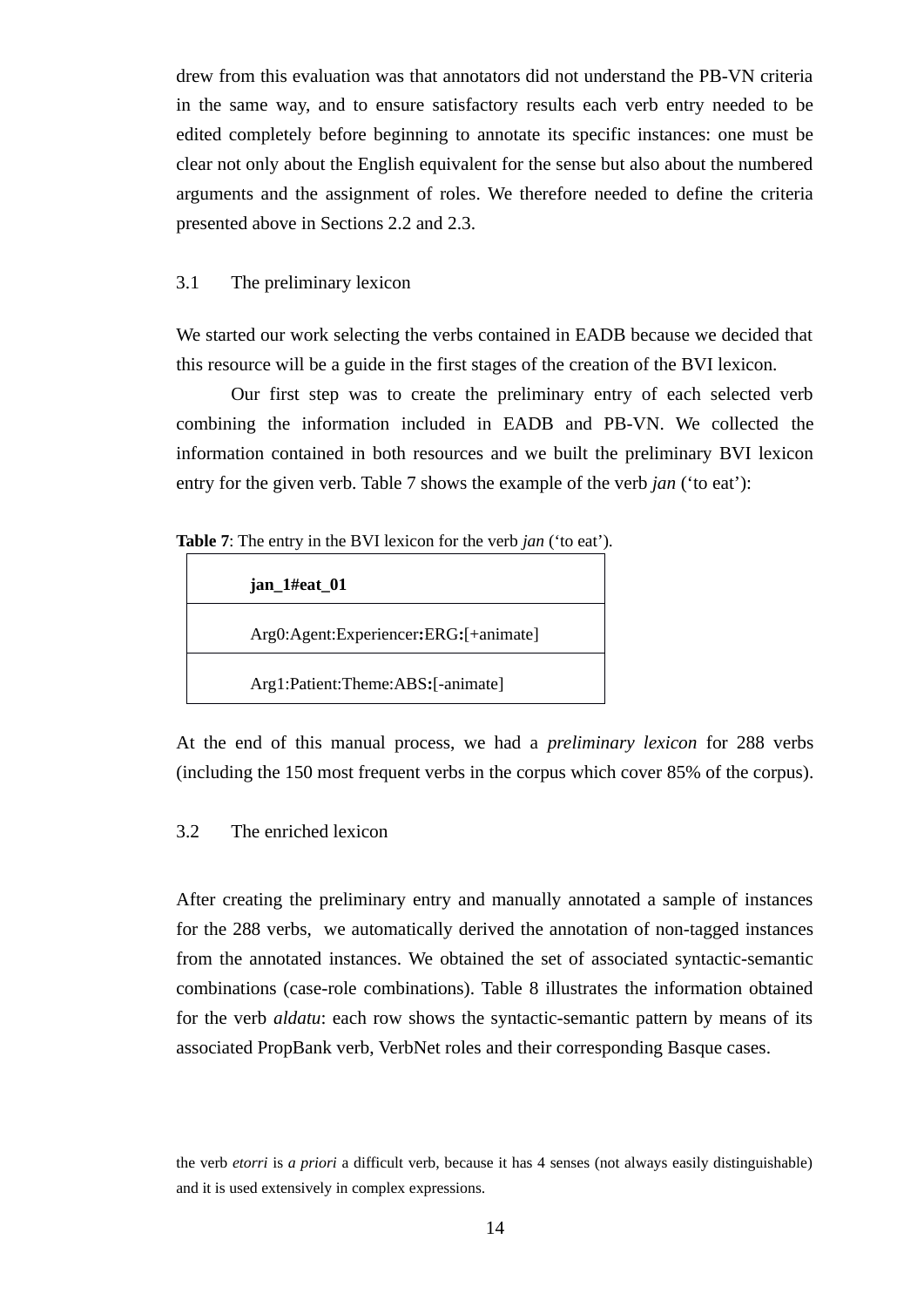|                | <b>Table o</b> : Syntactic-semantic combinations of the verb and all alter 01/change 01. |                                     |
|----------------|------------------------------------------------------------------------------------------|-------------------------------------|
| <b>BasqueV</b> | <b>PropBankV</b>                                                                         | <b>VerbNet roles and</b>            |
|                |                                                                                          | <b>Basque cases</b>                 |
| Aldatu         | alter_01#change_01                                                                       | Agent:ERG Patient:PAR <sup>12</sup> |
|                |                                                                                          | NEG:NEG                             |
| Aldatu         | alter_01#change_01                                                                       | Patient: ABS NEG: NEG               |
| Aldatu         | alter_01#change_01                                                                       | Patient: ABS TMP: INE               |
| Aldatu         | alter_01#change_01                                                                       | Patient: ABS ADV: ABS               |
| Aldatu         | alter_01#change_01                                                                       | Patient: ABS MNR: GEN               |
| Aldatu         | alter_01#change_01                                                                       | Patient: ABS LOC                    |
| Aldatu         | alter_01#change_01                                                                       | Patient: ABS PRP: HELB              |
| Aldatu         | alter 01#change 01                                                                       | <b>Agent:ABS Patient:ABS</b>        |

**Table 8**: syntactic-semantic combinations of the verb "*aldatu*\_alter\_01/change\_01".

These case-role combinations allow us to enrich the lexicon with new cases and roles not included in the preliminary version. Compared to the preliminary lexicon, the enriched BVI contained 8.32% more roles and 23.66% more cases.

Once we had enriched the lexicon with new cases and roles, we automatically calculated the frequency of appearance of each case associated with a concrete semantic role. In this way, we obtained the information about the verb "*aldatu*\_alter\_01/change\_01" illustrated in Table 9:

| <b>Basque case</b> | VerbNet role <sup>13</sup> | <b>Percentage of</b> |
|--------------------|----------------------------|----------------------|
|                    |                            | occurrences          |
| ABL <sup>14</sup>  | Product                    | 50%                  |
| ABL                | Material                   | 50%                  |
| <b>ABS</b>         | Patient                    | 85%                  |
| <b>ABS</b>         | ADV                        | 7%                   |
| <b>ABS</b>         | MNR                        | 4%                   |
| <b>ABS</b>         | TMP                        | 2%                   |
| ALA                | Product                    | 100%                 |
| <b>BALD</b>        | <b>DIS</b>                 | 100%                 |
| <b>DENB</b>        | <b>TMP</b>                 | 100%                 |
| <b>ERG</b>         | Agent                      | 88%                  |
| $\cdots$           |                            |                      |

**Table 9**. Percentages of occurrences of Basque case/VerbNet role pairs.

On the basis of this automatic study, we adapted our annotation tool so it could be of assistance in the manual annotation of the instances that have not been tagged yet. The tool automatically offers information about the instances to be annotated and proposes to the human annotator an association between a case and a semantic role where the combination has a frequency greater than or equal to 50 percent. Thus, in the example in Table 9, we did not consider the ABS/ADV, ABS/MNR and ABS/TMP combinations, because their frequencies of appearance were lower than

- <span id="page-14-0"></span>12 PAR: partitive case; INE: inessive case; GEN: genitive case; NEG: negative particle; HELB: purpose clause.; TMP: temporal; PRP: purpose.
- <span id="page-14-1"></span>13 Some of the roles that we have added to the VerbNet role list are not VerbNet roles but roles for adjuncts in PropBank, for instance ADV, TMP, DIS, MNR…
- <span id="page-14-2"></span>14 ABL: ablative case; ALA: allative case; BALD: conditional clause; DENB: temporal clause.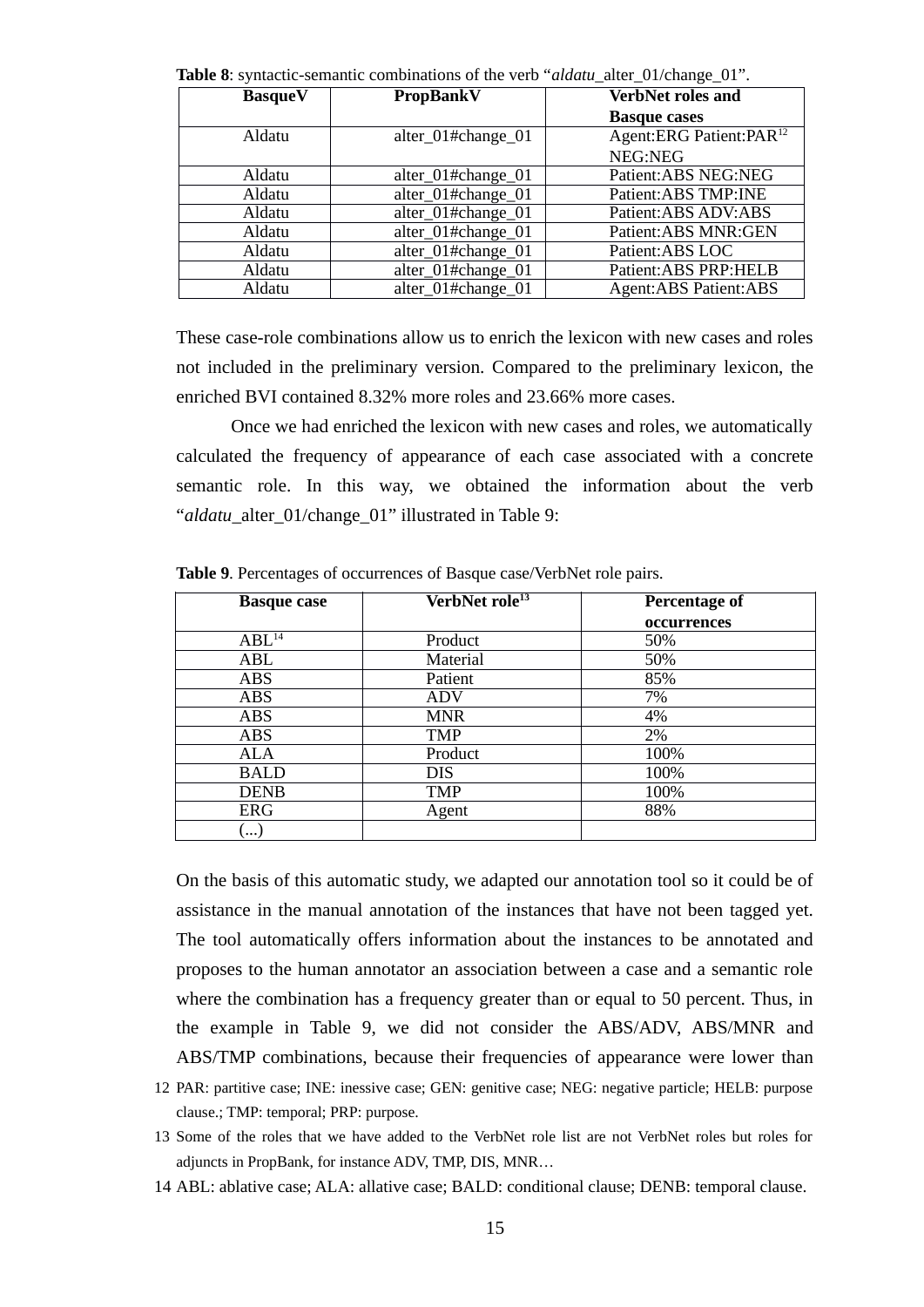50 percent. This process facilitated the annotation work substantially: in 70% of cases the tagging proposed was completely correct, while in the remaining 30% the proposal, while useful, required some kind of correction (Estarrona et al. 2016).

Throughout all this labelling process, 3 human annotators have participated. A single expert annotator has edited the preliminary lexicon entries first. Then, the expert annotator has trained 2 annotators for manually tagging a sample of occurrences of 288 verbs, and finally, this expert annotator has revised the result of the semiautomatic process for the non manually tagged occurrences of these 288 verbs.

At this stage of the lexicon, it so far had the syntactic-semantic patterns of 288 Basque verbs (with 461 different senses) defined manually (accounting for 85% of the whole corpus).

Each entry in the BVI contains the following information:

- 1. The Basque verb senses and its PropBank equivalents
- 2. A set of elements consisting of: i) number of argument, ii) semantic role in VN-PB, iii) semantic role stored in EADB, iv) case and v) (optional) selectional restriction regarding animate/inanimate, human/non-human, concrete/nonconcrete semantic features.

A total of 26,028 occurrences have been labelled and, taking into account that we tag, on average, 13 occurrences per hour, the manual work of labelling has lasted just over a year<sup>[15](#page-15-0)</sup>.

### 3.3 Automatic lexicon

The next step was to add the remaining 923 verbs (15% of the corpus). Being aware that performing such work manually is beyond our reach, we decided to do all the process (including the annotation of the corpus and the extraction of the lexicon) automatically.

# *3.3.1 Corpus tagging by means of an SRL system*

In order to annotate the corpus we have used the in-house SRL system described in Salaberri *et al.* (2014). Typically, the role labelling task consists of identifying the arguments of each predicate, verbal predicate in our case (argument identification) and labelling them with semantic roles (argument classification). However, in order to identify and classify these arguments, SRL systems have to identify the predicate first (predicate identification) and then assign a sense to it (predicate classification).

<span id="page-15-0"></span><sup>15</sup> We do not include the time and personnel involved in earlier phases such as setting up the annotation criteria, creating the guidelines, or preparing the tool for the annotation task.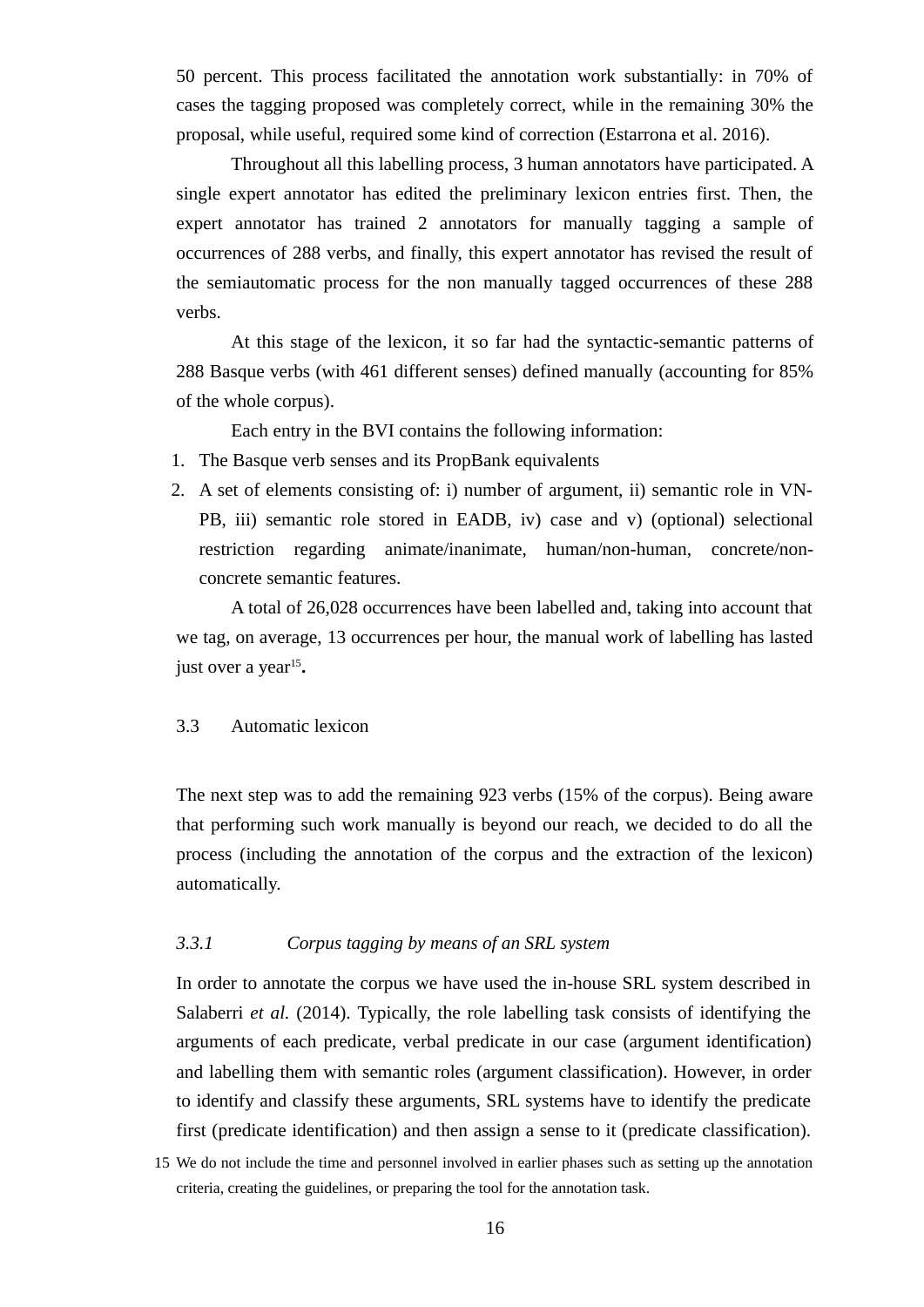The semantic role labeller we have used has just focused on the argument identification and classification by making use of the manually identified and classified verbs in the EPEC-DEP corpus. The system was implemented using machine learning techniques and trained with the manually tagged part. It was evaluated with the manually annotated part of the corpus and scored 84.30 F1 in identifying the PropBank semantic role for a given constituent and 82.90 F1 in identifying the VerbNet role. This system establishes the baseline for basque SRL (Salaberri et al. 2014) .

In order to check the reliability of the system with verbs that we had not annotated manually in the previous step, we carried out a manual evaluation. We have created a gold standard consisting of an 800 occurrences sample of 24 new verbs and then, we have compared it with the same sample tagged by the SRL system. The results were quite adequate: 85.90 F1 identifying the PB argument and 78.20 identifying the VN role.

# *3.3.2 Automatic extraction of the lexicon*

All the verbs in the lexicon have their PB equivalent, so the first objective when automatically creating the lexicon was to assign a PB equivalent to each Basque verb, for which the bilingual Elhuyar Basque-English was used<sup>[16](#page-16-0)</sup>. In this step we assumed that the verbs have a single sense, because our SRL system does not assign a sense to them.

Once the PB equivalent for the Basque verb had been inserted in the first field of the ARG\_INFO tag<sup>[17](#page-16-1)</sup> and tagging had been carried out by the SRL system, we executed automatic procedure as explained in previous section (3.2) to obtain the syntactic-semantic patterns of the new verbs. This automatic procedure extracts from the ARG INFO tag the information contained in the first,  $4<sup>th</sup>$  and  $5<sup>th</sup>$  fields; the case is inherited from the dependency tagging. After the results are obtained, we group the arguments, roles and cases automatically and build the canonical entry for the verb. This automatic grouping includes i) all the different arguments that appeared in the syntactic-semantic patterns (Arg0, Arg1, Arg2...), ii) the most frequent argumentrole pair, and iii) all the cases for each argument-role pair.

In the output of the automatic processing, a variety of cases are found as illustrated in the following examples, while showing how we create the canonical lexicon entry from these syntactic-semantic patterns.

<span id="page-16-0"></span><sup>16</sup> https://hiztegiak.elhuyar.eus/eu\_en

<span id="page-16-1"></span><sup>17</sup> ARG\_INFO tag is the semantic label we have created to annotate verb predicate information. For more details about this label see Estarrona *et al.* 216.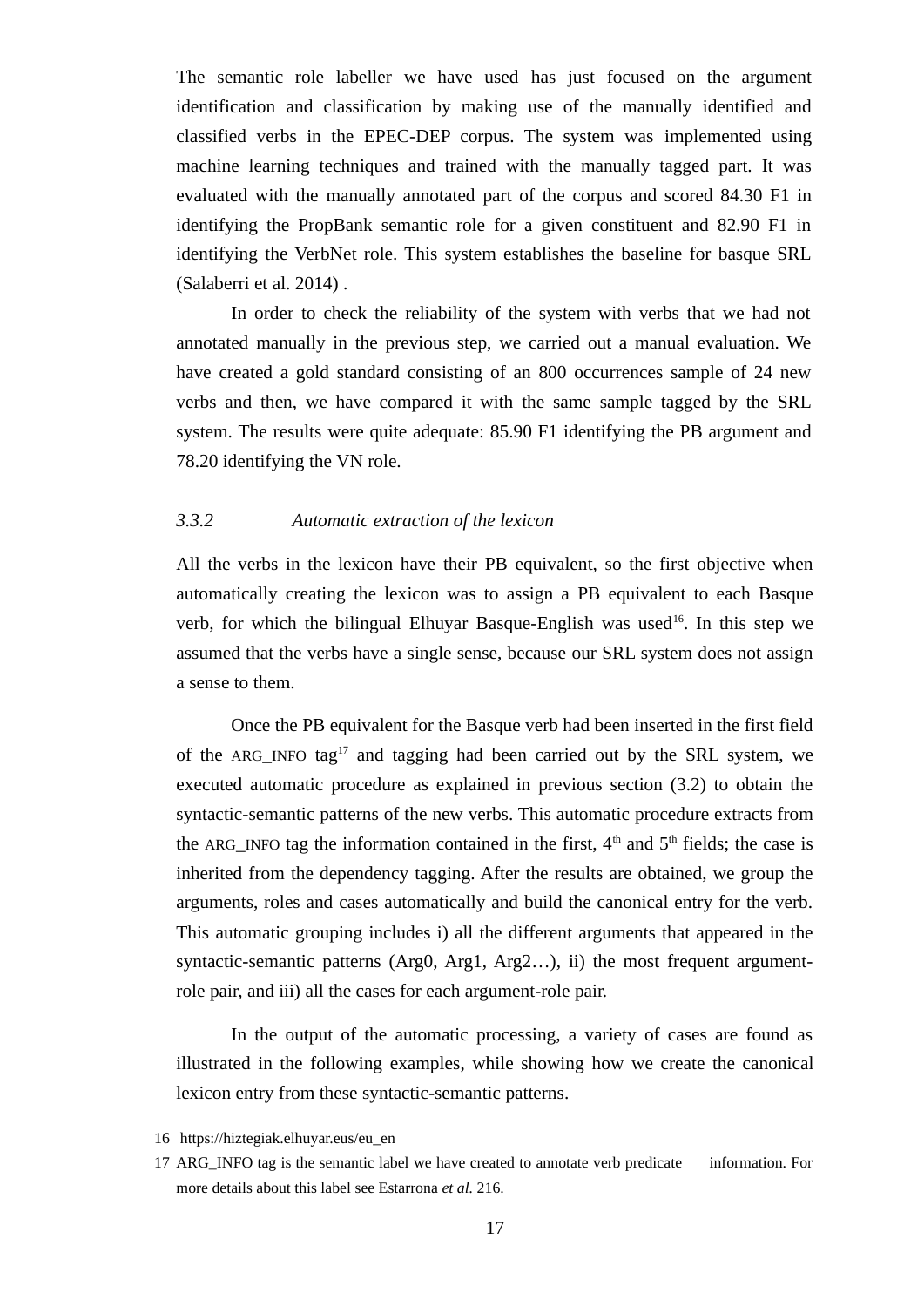**A)** In some cases we find the **same syntactic-semantic frame** in all occurrences in the corpus of a given verb. For instance, all the instances of the verb *poztu* ('to delight') in the corpus have an Arg1\_*Theme* argument that appears with the absolutive (abs) case[18](#page-17-0). Therefore, we take this Arg1\_*Theme* argument in the absolutive case to build the BVI entry for this verb (Table 10):

| <b>Table 10.</b> The entry for <i>poztu</i> in the BVI lexicon. |  |
|-----------------------------------------------------------------|--|
|-----------------------------------------------------------------|--|

| poztu 1#delight 01 |
|--------------------|
| Arg1: Theme: ABS   |

**B)** In other cases, the syntactic-semantic frames are the same, but in some occurrences one or more **arguments are elided**. In these cases we group the patterns and build the canonical entry of the verb. Table 11 shows the syntactic-semantic patterns for the verb *aholkatu* ('to advise'):

**Table 11.** Syntactic-semantic patterns in the corpus for *aholkatu* ('to advise').

#### **AHOLKATU**

advise\_01/arg0/Agent/erg#advise\_01/arg1/Theme/abs 1/3 advise\_01/arg1/Theme/abs 1/3 advise\_01/arg1/Theme/konpl#advise\_01/arg0/Agent/erg #advise\_01/arg2/Recipient/dat 1/3

**\_\_\_\_\_\_\_\_\_\_\_\_\_\_\_\_\_\_\_\_\_\_\_\_\_\_\_\_\_\_\_\_\_\_\_\_\_\_\_\_\_\_\_\_\_\_**

**\_\_\_\_\_\_\_\_\_\_\_\_\_\_\_\_\_\_\_\_\_\_\_\_\_\_\_\_\_\_\_\_\_\_\_\_\_\_\_\_\_\_\_\_\_\_**

The first pattern has two arguments (Arg0\_*Agent*\_erg and Arg1\_*Theme*\_abs), the second has only one (Arg1\_*Theme*\_abs) and the third has three arguments (Arg1\_*Theme*\_konpl, Arg0\_*Agent*\_erg and Arg2\_*Recipient*\_dat). The Arg1\_*Theme* argument-role pair appears in the absolutive case and with a complement clause (*konpl*), so we include both in the canonical entry as in Table 12:

 **Table 12**: Syntactic-semantic patterns in the corpus for *aholkatu* ('to advise').

| Aholkatu_1#advise_01   |
|------------------------|
| Arg0: Agent: ERG       |
| Arg1: Theme: ABS/KONPL |
| Arg2: Recipient: DAT   |

**C)** Finally, we have **different syntactic-semantic frames** in each occurrence in the corpus. An example is seen in Table 13 with the verb *ailegatu* ('to arrive'):

 **Table 13.** syntactic-semantic patterns in the corpus for *ailegatu* ('to arrive').

| <b>AILEGATU</b>                                         |     |     |
|---------------------------------------------------------|-----|-----|
| $arrive_01/arg0/Agent/erg$                              | 1/7 |     |
| arrive_01/arg1/Theme/abs#arrive_01/arg2/Destination/ala |     | 2/7 |

<span id="page-17-0"></span>18 We do not take into consideration adjuncts (ArgM) when building lexicon entries.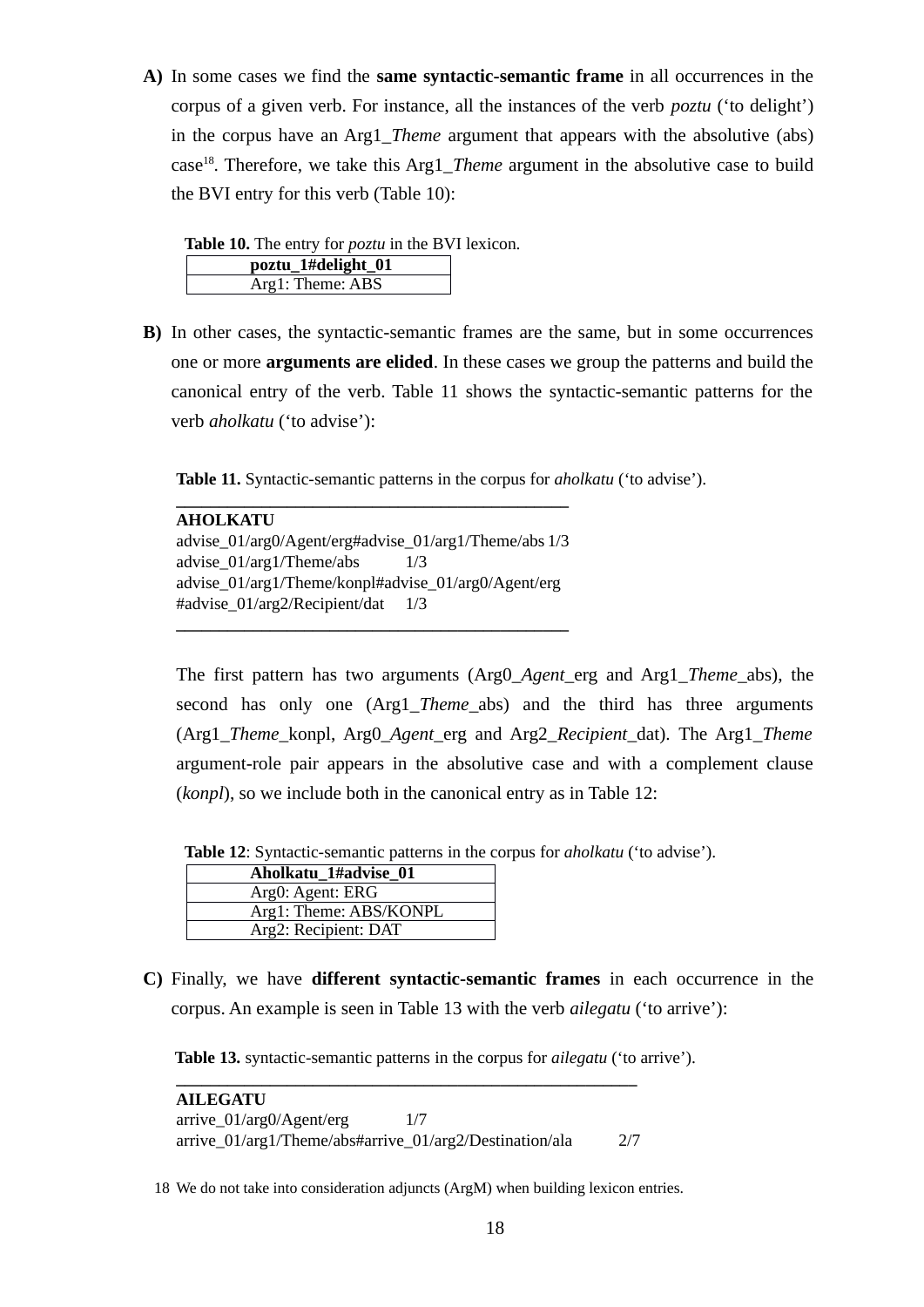**\_\_\_\_\_\_\_\_\_\_\_\_\_\_\_\_\_\_\_\_\_\_\_\_\_\_\_\_\_\_\_\_\_\_\_\_\_\_\_\_\_\_\_\_\_\_\_\_\_\_\_\_\_\_**

This verb has three different arguments (Arg0, Arg1 and Arg2) and 4 different argument-role pairs: Arg0\_*Agent,* Arg1\_*Theme,* Arg2\_*Destination* and Arg2\_*LOC,* but the pair Arg2\_*Destination* is the most frequent. Furthermore, there are two different cases for the Arg2\_*Destination* argument-role pair. In this way we build the canonical lexicon entry as in Table 14:

 **Table 14**: Syntactic-semantic patterns in the corpus for the verb *ailegatu* ('to arrive').

| Ailegatu_1#arrive_01       |
|----------------------------|
| Arg0: Agent: ERG           |
| Arg1: Theme: ABS           |
| Arg2: Destination: ALA/ABU |

All these entries that are obtained automatically will be marked with a green bullet in the lexicon (Figure  $2)^{19}$  $2)^{19}$  $2)^{19}$  to tell the user that the verb entry has been created automatically through automatic tagging of the corpus.



**Figure 2.** The entry of the verb *ailegatu* ('to arrive') marked with a green bullet to warn the user that it is an automatically analysed verb.

3.4 First edition of the BVI lexicon

This first edition of the BVI lexicon contains syntactic-semantic information about all the verbs in the EPEC-DEP corpus; it is formatted in XML. Of the 1,211 verbs in the corpus, 288 entries (covering 85% of the corpus) had been created manually and the remaining 923 (covering 15% of the corpus) automatically. The imbalance between the number of verbs and their frequencies in the corpus is usual in other languages as well. For example, in the PropBank corpus there are 3,101 different

<span id="page-18-0"></span>19 This figure is taken from our e-ROLda tool that we will present in detail in Section 4.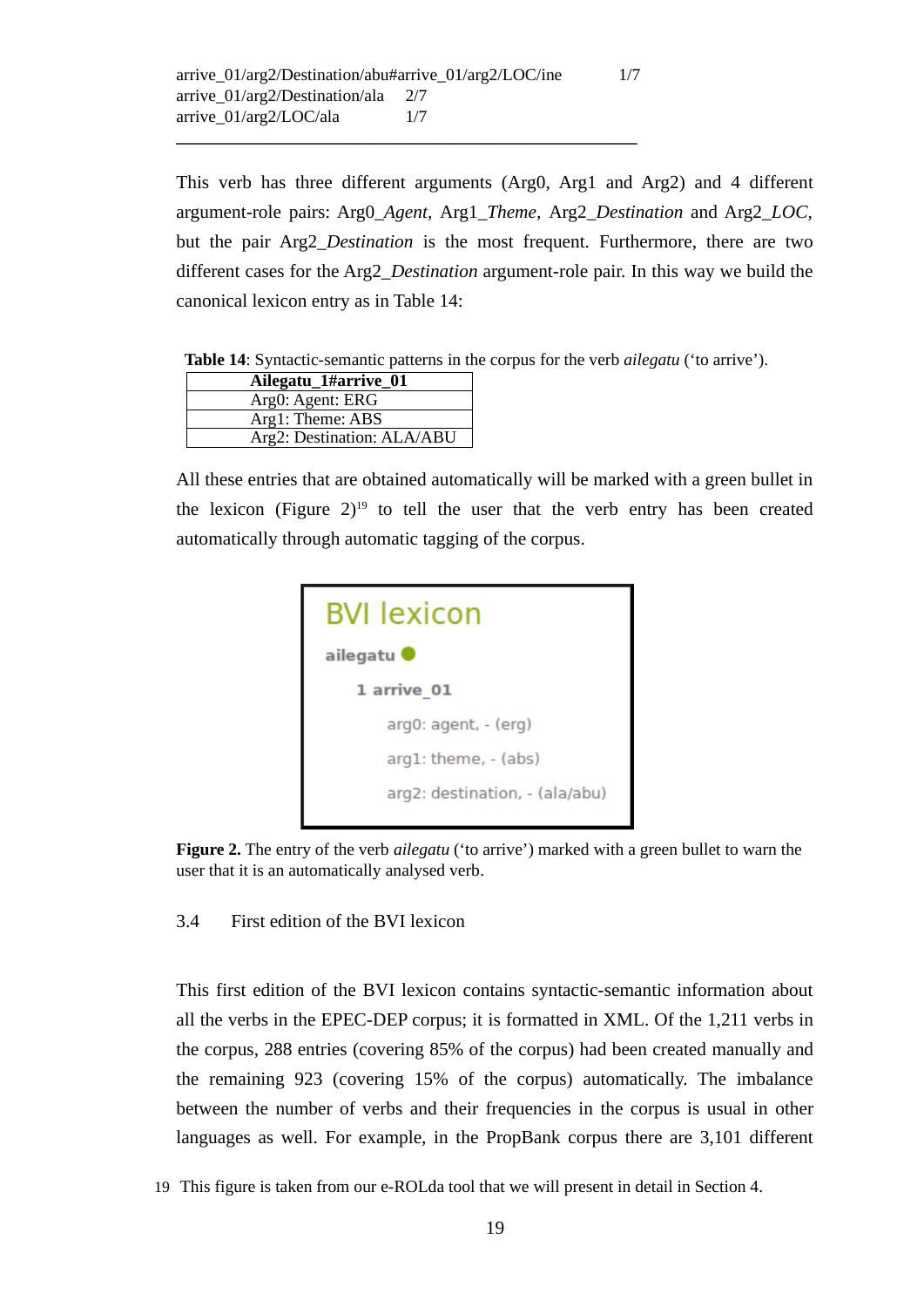verbs of which only 485 have more than 30 occurrences. In the case of EPEC-DEP the percentage of verbs that have more than 30 occurrences is 12.71%, while in PB it is 15.64%. This distribution of the frequency of verbs follows Zipf's Law (Zipf,  $1949)^{20}$  $1949)^{20}$  $1949)^{20}$ . This distribution is known as the "long tail" and is quite a usual phenomenon in any language's corpus (Estarrona, 2014).

# **4 e-ROLda: A tool for retrieving information in the BVI and EPEC-RolSem**

In this section, we present *e-ROLda,* the tool that allows us to view the information contained in the BVI lexicon and the EPEC-RolSem corpus<sup>[21](#page-19-1)</sup>.

When entering the *e-ROLda* system [\(http://ixa2.si.ehu.es/e-rolda/index.php\)](http://ixa2.si.ehu.es/e-rolda/index.php), information is given about the tool itself and the search features offered. Searches can be performed with regard to different general features: i) the Basque verb, ii) a concrete sense of a Basque verb, and iii) the PB-VN English verb. The tool also has a private section allowing an authorized linguist to edit the BVI lexicon; it is implemented in PHP. In addition, we use a *MySQL* database to store the data in the EPEC-RolSem corpus and links to other resources.

When looking up a verb, the system usually returns:

- 1) Senses recorded for the verb in the BVI Lexicon.
- 2) Links to PropBank (PB), FrameNet (FN) and Basque WordNet (BWN) (Laparra and Rigau 2010).
- 3) Examples of sentences in EPEC-RolSem for the given verb, grouped by senses. For each example, the system indicates: i) the file; ii) the number of the sentence in the file; iii) the verb and sense; iv) the equivalent in PB-VN; v) the number of arguments present in the example, taking as a reference the number of arguments in the pattern (this is relevant information for future studies about elided constituents); vi) examples in the corpus and a link ("check the analysis") to their corresponding analysis (listing dependency relations and the semantic information in the ARG\_INFO tag.

The system allows more advanced searches where the user may ask for sentences that contain a verb with a certain: a) argument (Arg0, Arg1, ...); b) semantic role in

- <span id="page-19-0"></span>20 "These verbs are arrayed in a classic Zipfian distribution, with a few verbs occurring very often (*say*, for example, is the most common verb, with over 10,000 instances in its various inflectional forms), and most verbs occurring two or fewer times" (Palmer et al., 2005a: 13).
- <span id="page-19-1"></span>21 At the time of writing, we are working on a Basque NOMLEX and including the information of this new resource in the e-ROLda tool. Given the fact that the work is ongoing, the data is still tentative and incomplete at this stage.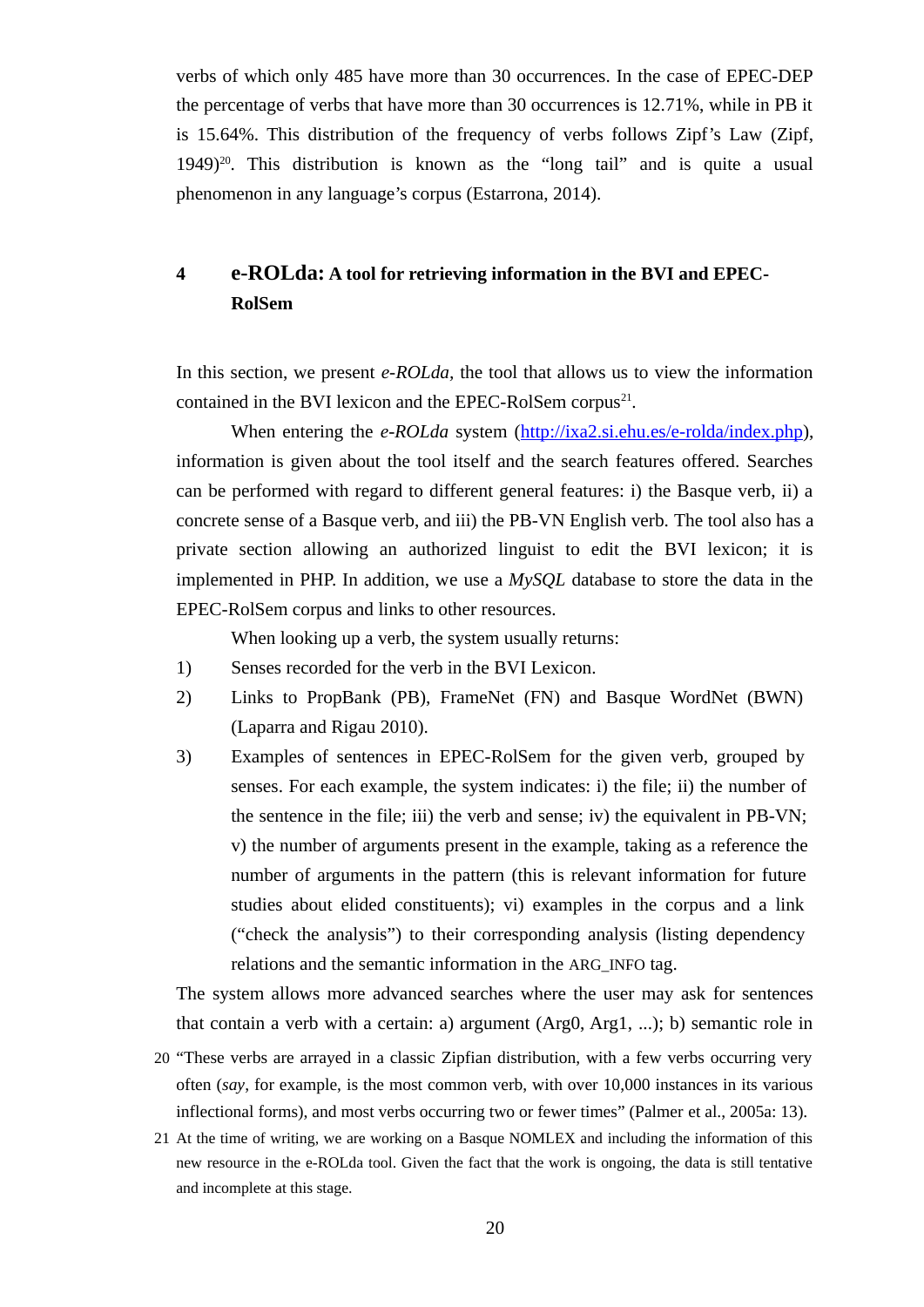PB-VN; c) semantic role in our EADB database; d) case and e) selectional restriction associated with the semantic role. These detailed searches may be useful for studying linguistic phenomena such as ellipsis in Basque: which argument tends to be elided most with a particular verb? Or is there a role that tends to be elided more than others, say in motion verbs? By means of the *e-ROLda* tool we can analyze real examples from the corpus and try to answer these questions

The *e-ROLda* tool is similar to tools used in a number of projects noted above, such as ADESSE<sup>[22](#page-20-0)</sup>, SenSem<sup>[23](#page-20-1)</sup> and AnCora<sup>[24](#page-20-2)</sup>, which all contain an environment for exploring both the corpus and the lexicon in their corresponding languages. For English there is the *Unified Verb Index* where the information stored in the resources PropBank, VerbNet, FrameNet, WordNet and OntoNotes (Pradhan et al. 2007) is shown for each verb. However, there is no option that would permit detailed searching in the various components of the verbs.

# **5 Conclusions and future work**

This paper has two objectives: i) to present the methodology used in the creation of the BVI lexicon derived from the annotation of verb predicate information in the EPEC-DEP corpus, and ii) to present *e-ROLda,* a tool built to extract information associated with verb argument structure information and examples of the annotated verbs. In as much as the process of semantic tagging relied on previously performed syntactic annotation, the BVI Lexicon was built on the foundation of the syntacticsemantic structure of the verbs in the corpus.

As far as we know, this is the first resource built for Basque that applies the main ideas used in similar resources for other languages. Through the creation of the Basque Verb Index (BVI), our work has also resulted in direct access to PropBank, VerbNet, WordNet and FrameNet information for the verbs processed so far; this will facilitate work utilizing those resources significantly. In addition BVI (and consequently *e-ROLda* tool) is included in the list of VerbNet-based lexicons on its website ("VerbNets in other languages": [http://verbs.colorado.edu/verbnet/\)](http://verbs.colorado.edu/verbnet/).

The BVI lexicon resulting from the annotated corpus (EPEC-RolSem) can be consulted by means of the *e-ROLda* tool. This tool provides facilities for requesting information about the syntactic and semantic structure of verbs as well as examples of use.

<span id="page-20-0"></span><sup>22</sup><http://adesse.uvigo.es/>

<span id="page-20-1"></span><sup>23</sup> <http://grial.uab.es/projectes/SenSem.php>

<span id="page-20-2"></span><sup>24</sup> <http://clic.ub.edu/corpus/en/ancora>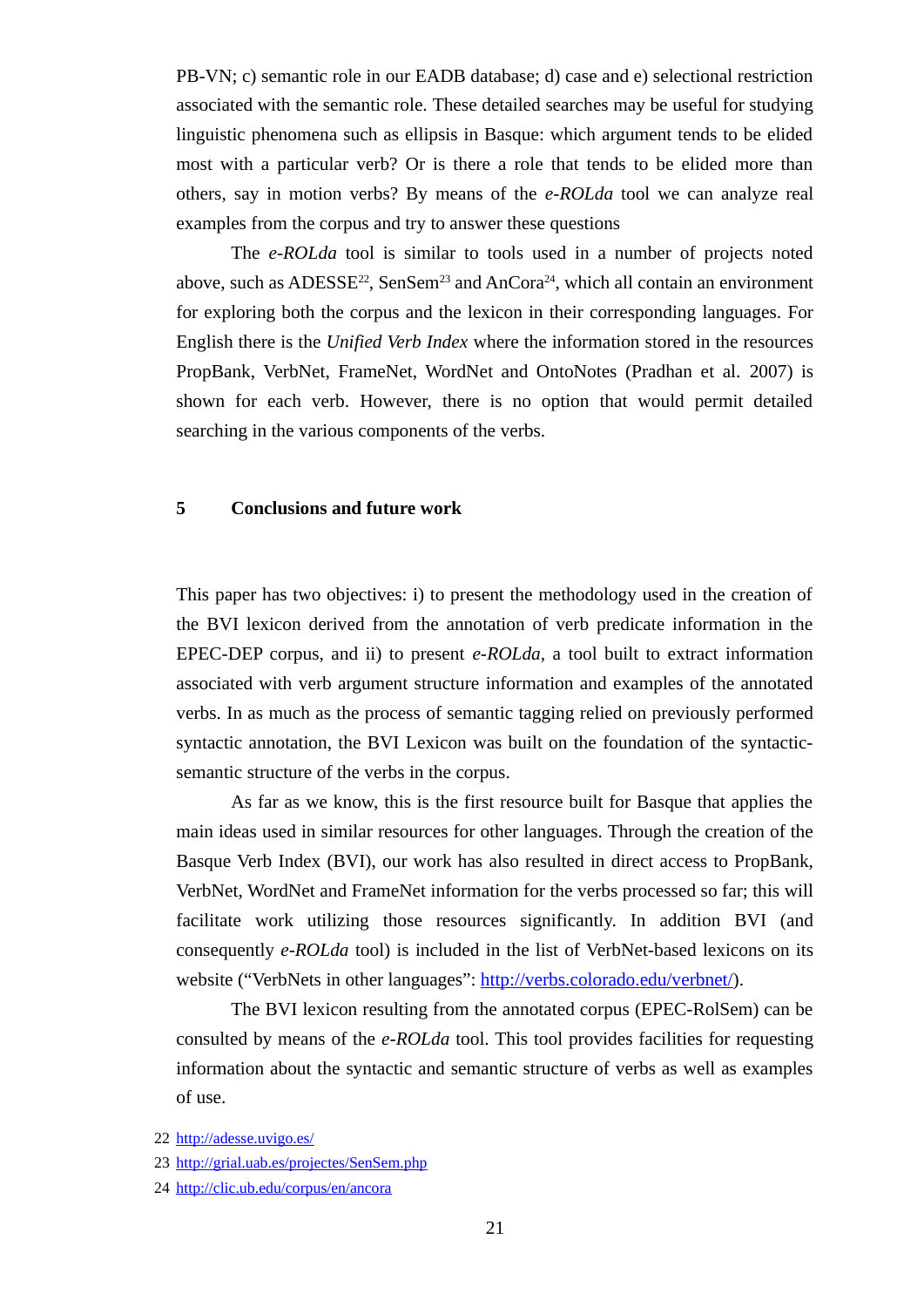The BVI lexicon stores information about all the verbs in the EPEC-DEP corpus. It contains syntactic-semantic information about 1,211 verbs. The entries for the 288 most frequent verbs (covering 85% of the sentences in the corpus) have been defined manually and the information for the other 923 verbs has been obtained automatically by an SRL system trained with the tagged part (Salaberri et al.*,* 2014).

The annotation of the EPEC-RolSem corpus and the creation of the BVI verb lexicon opens new lines of research: i) study of the verbs appearing in Multiword Lexical Units (MWLU) or Multiword Expressions (MWE) and consequently, also in the field of light verbs; ii) study of verb patterns in specialized corpora.

The data stored in the BVI will further be used to analyse features associated with the Basque language, such as the most typical sequences of case-roles in verb patterns or the phenomenon of ellipsis.

#### **Acknowledgements**

This research has been supported by the Basque Government: (IXA group, (IT344-10), the Ministry of Science and Innovation of the Spanish Government (PROSA-MED (TIN2016- 77820-C3-1-R)) and MINECO: TUNER (TIN 2015-65308-C5-1-R).

#### **References**

- Aduriz, I., Aranzabe, M. J., Arriola, J. M., Atutxa, A., Díaz de Ilarraza, A., Ezeiza, N., Gojenola, K., Oronoz, M., Soroa, A. and Urizar, R. (2006). Methodology and steps towards the construction of EPEC, a corpus of written Basque tagged at morphological and syntactic levels for automatic processing. In Andrew Wilson, Paul Rayson and Dawn Archer (eds.), *Corpus Linguistics Around the World*. Book series: Language and Computers. Vol. 56, 1-15. Rodopi (Netherlands). ISBN: 90- 420-1836-4.
- Agirre, E., Aldezabal, I., Etxeberria, J. and Pociello, E. (2006). A Preliminary Study for Building the Basque PropBank. *Proc. of the 5th International Conference on Language Resources and Evaluations (LREC'06),* 981-986. Genoa, Italy. ISBN: 2- 9517408-2-4.
- Aldabe, I., Gonzáles-Dios, I., López-Gazpio, I., Madrazo, J. and Maritxalar, M. (2013). Two Approaches to Generate Questions in Basque. *Procesamiento del Lenguaje Natural, 51,* 101-108. Print ISSN: 1135-5948. Online ISSN: 1989-7553.
- Aldezabal, I. (2004). *Aditz-azpikategorizazioaren azterketa. 100 aditzen azterketa zehatza, Levin (1993) oinarri harturik eta metodo automatikoak baliatuz*. Leioa (Bilbao), University of Basque Country. PhD Thesis.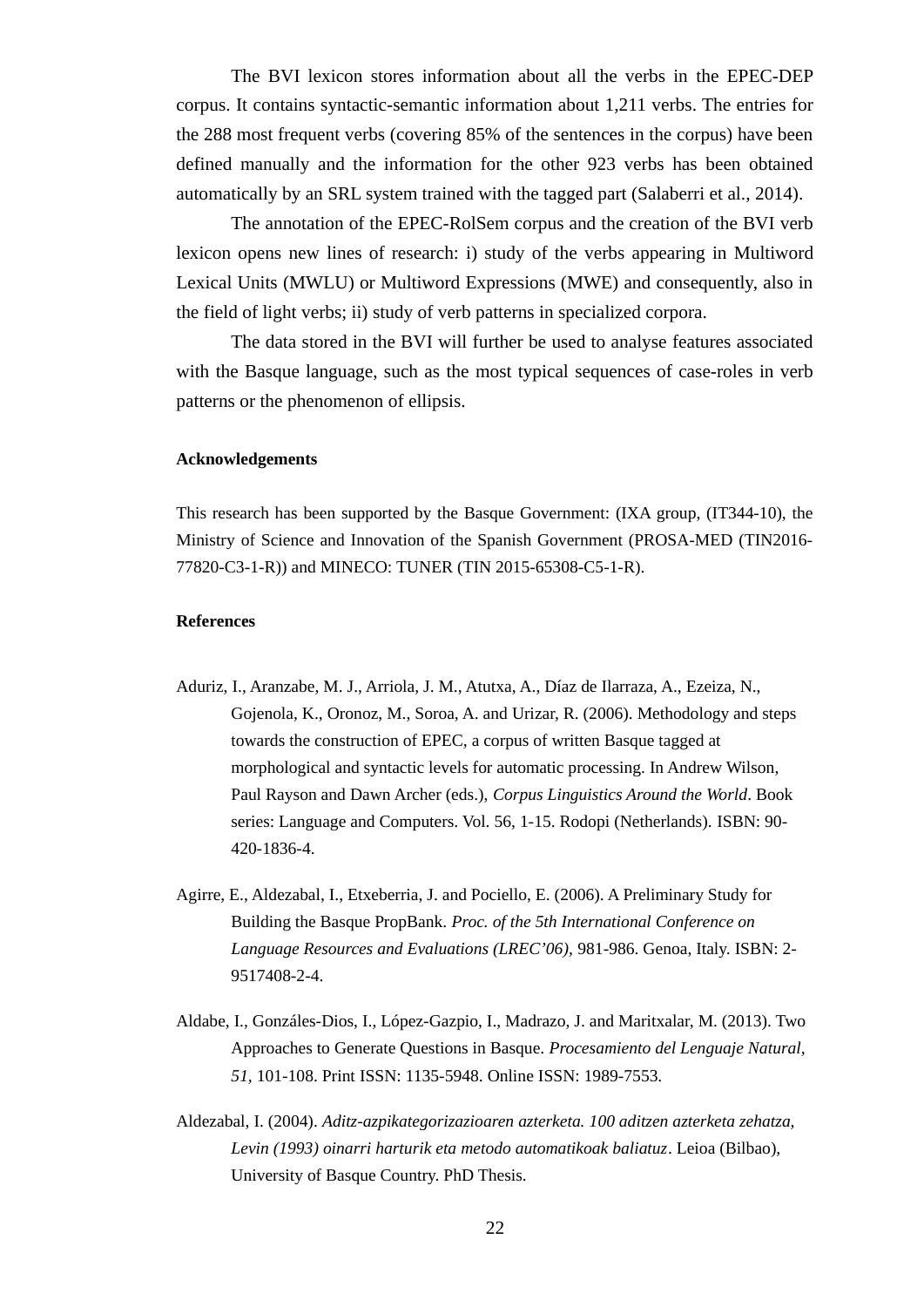- Aldezabal, I. (2010) . Basis for the annotation of EPEC-RolSem. *Interdisciplinary Workshop on Verbs. The Identification and Representation of Verb Features.* Scuola Normale Superiore – Laboratori di Linguistica. pp. 92-97. Universitá di Pisa, Dipartamente di Linguistica. Pisa (Italy).
- Aldezabal, I., Aranzabe, M. J., Arriola, J. M. and Díaz de Ilarraza, A. (2009). Syntactic annotation in the Reference Corpus for the Processing of Basque (EPEC): Theoretical and practical issues. *Corpus Linguistics and Linguistic Theory* 5-2, 241- 269. Mouton de Gruyter. Berlin-New York. Print ISSN: 1613-7027. Online ISSN: 1613-7035.
- Aldezabal, I., Aranzabe, M. J., Díaz de Ilarraza, A., Estarrona, A. and Uria, L. (2010a). EusPropBank: Integrating Semantic Information in the Basque Dependency Treebank. In Alexander Gelbukh (ed.), *Lecture Notes in Computer Science (LNCS) nº 6008, Computational Linguistics and Intelligent Text Processing*, 60-73, Springer, Berlin-Heidelberg-New York. ISSN: 0302-9743, ISBN-10: 3-642-12115-2.
- Aldezabal, I., Aranzabe, M.J., Díaz de Ilarraza, A., Estarrona, A. (2010b). [Building the](http://ixa.si.ehu.es/node/3467)  [Basque PropBank.](http://ixa.si.ehu.es/node/3467) Nicoletta Calzolari, Khalid Choukri, Bente Maegaard, Joseph Mariani, Jan Odjik, Stelios Piperidis, Mike Rosner and Daniel Tapias (eds.), *Proceedings of the Seventh Conference on International Language Resources and Evaluation (LREC 2010)*, pp. 1414-1417, European Language Resources Association (ELRA), ISBN: 2-9517408-6-7. LREC 2010, Valletta (Malta), May 19-21, 2010.
- Aldezabal, I., Aranzabe, M. J., Díaz de Ilarraza, A. and Estarrona, A. (2011). Preliminary evaluation of EPEC-RolSem, a Basque corpus labelled at predicate level. *XXVII Congreso de la Sociedad Española para el Procesamiento del Lenguaje Natural (SEPLN 2011).* Universidad de Huelva.
- Aparicio, J., Taulé, M. and Martí, M.A. (2008). AnCora-Verb: A Lexical Resource for the Semantic Annotation of Corpora. In Nicoletta Calzolari, Khalid Choukri, Bente Maegaard, Joseph Mariani, Jan Odijk, Stelios Piperidis and Daniel Tapias (eds.). *Proc. of 6th International Conference on Language Resources and Evaluation (LREC'08),* 797-802. ELRA. ISBN: 2-9517408-4-0.
- Aranzabe, M.J., Atutxa, A., Bengoetxea, K., Díaz de Ilarraza, A., Goenaga, I., Gojenola, K. and Uria, L. (2015). Automatic Conversion of the Basque Dependency Treebank to Universal Dependencies. Markus Dickinsons, Erhard Hinrichs, Agnieszka Patejuk, Adam Przepiórkowski (eds), *Proceedings of the Fourteenth International Workshop on Treebanks an Linguistic Theories (TLT14)*, 233-241. Institute of Computer Science of the Polish Academy of Sciences, Warszawa, Poland. ISBN: 978-83- 63159-18-4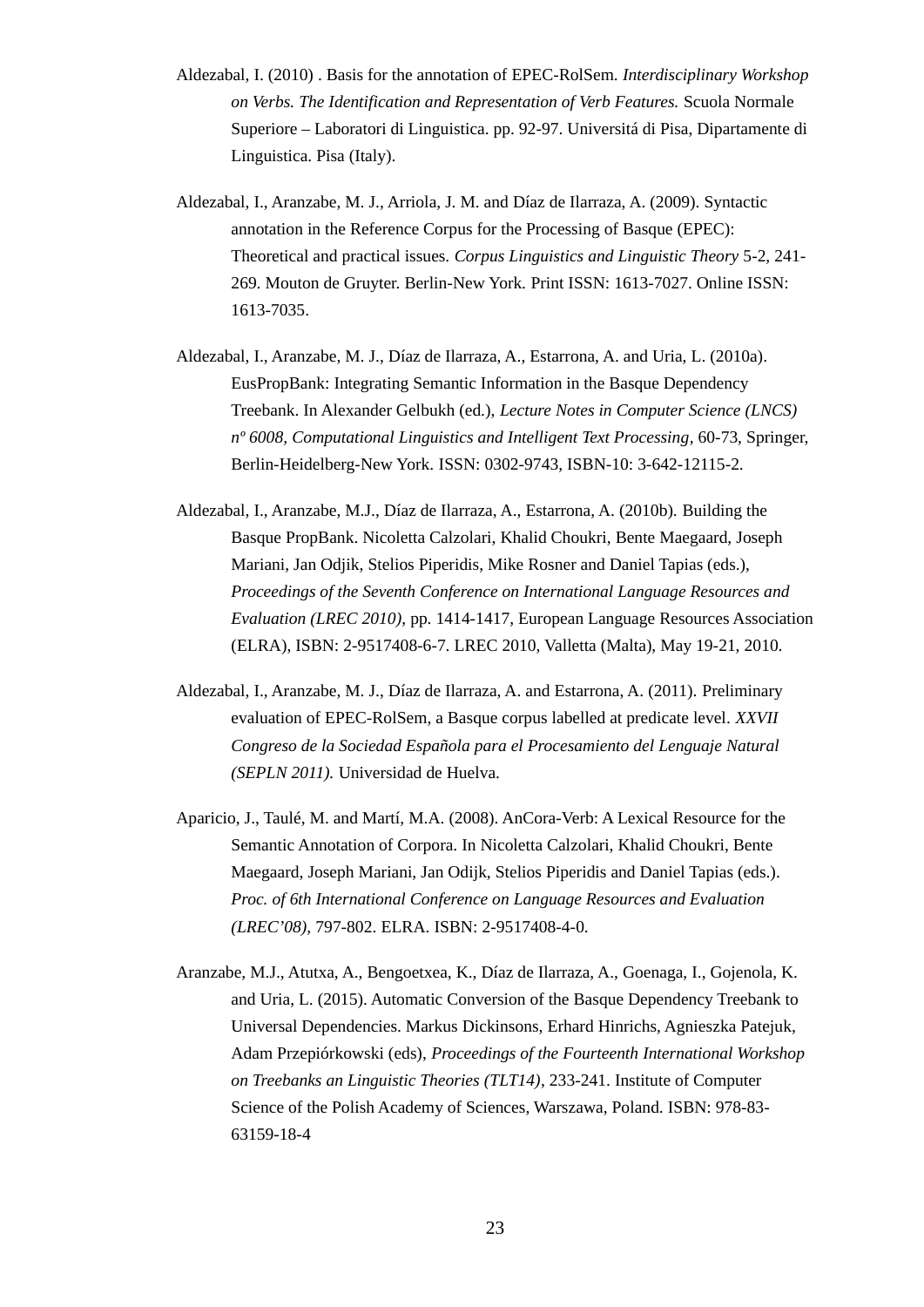- Babko-Malaya, O., Bies, A., Taylor, A., Yi, S., Palmer, M., Marcus, M., Kulick, S. and Shen, L. (2006). Issues in synchronizing the English Treebank and PropBank. *Proc. of the Workshop on Frontiers in Linguistically Annotated Corpora, A Merged Workshop with 7th Int. Workshop on Linguistically Interpreted Corpora (LINC-2006) and Frontier in Corpus Annotation III (Coling/ACL 2006), 70-77. Association for* Computational Linguistics (ACL). Sydney, Australia. ISBN: 1-932432-78-7.
- Baker, C.F., Fillmore, C.J., and Lowe, J.B. (1998). The Berkeley FrameNet Project. *Proceedings of COLING-ACL'98,* 86-90. *36th Annual Meeting of the Association for Computational Linguistics and 17th International Conference on Computational Linguistics (COLING-ACL'98).* Montréal, Quebec, Canada*.* Morgan Kaufmann Publishers / ACL.
- Bhatt, R., Narasimhan, B., Palmer, M., Rambow, O., Sharma, D. and Xia, F. (2009). A Multi-Representational and Multi-Layered Treebank for Hindi/Urdu, *Proceedings of the Third Linguistic Annotation Workshop*, *ACL-IJCNLP 2009*, 186-189. Association for Computational Linguistics (ACL). Suntec, Singapore.
- Bonial, C., Corvey, W., Palmer, M., Petukhova, V. and Bunt, H.C. (2011). A Hierarchical Unification of LIRICS and VerbNet Semantic Roles. *Proc. of the Workshop on Semantic Annotation for Computational Ling. Resources (SACL-ICSC 2011),* 483- 489*.* IEEE. Palo Alto, Californa, USA. ISBN: 978-1-4577-1648-5.
- Bonial, C., Bonn J., Conger K., Hwang J., Palmer M. and Reese N. (2015). *English PropBank Annotation Guidelines.<http://propbank.github.io/>*
- Bonial, C., Conger, K., Hwang, J.D., Mansouri, A., Aseri, Y., Bonn, J., O'Gorman, T. and Palmer, M. Current Directions in English and Arabic PropBank. N. Ide and J. Pustejovsky (eds.). *Handbook of Linguistic Annotation,* 737-769. Springer Netherlands.
- Buitelaar, P. (1998). CoreLex: An Ontology of Systematic Polysemous Classes. *Formal Ontology in Information Systems: Proceedings of the 1st International Conference (FOIS'98), Trento, Italy*. IOS Press Amsterdam. The Netherlands. ISBN: 9051993994.
- Bunt, H.C., Petukhova, V. and Schiffrin, A. (2007). LIRICS Deliverable D4.4. Multilingual test suites for semantically annotated data. [http://lirics.loria.fr](http://lirics.loria.fr/)
- Castellón, I., Fernández, A., Vázquez, G., Alonso, L. and Capilla, J.A. (2006). The Sensem Corpus: a Corpus Annotated at the Syntactic and Semantic Level. *Proceedings of the Fifth International Conference on Language Resources and Evaluation (LREC'06),*  355-358*.* European Language Resources Association (ELRA). Genoa, Italy. ISBN: 2-9517408-2-4.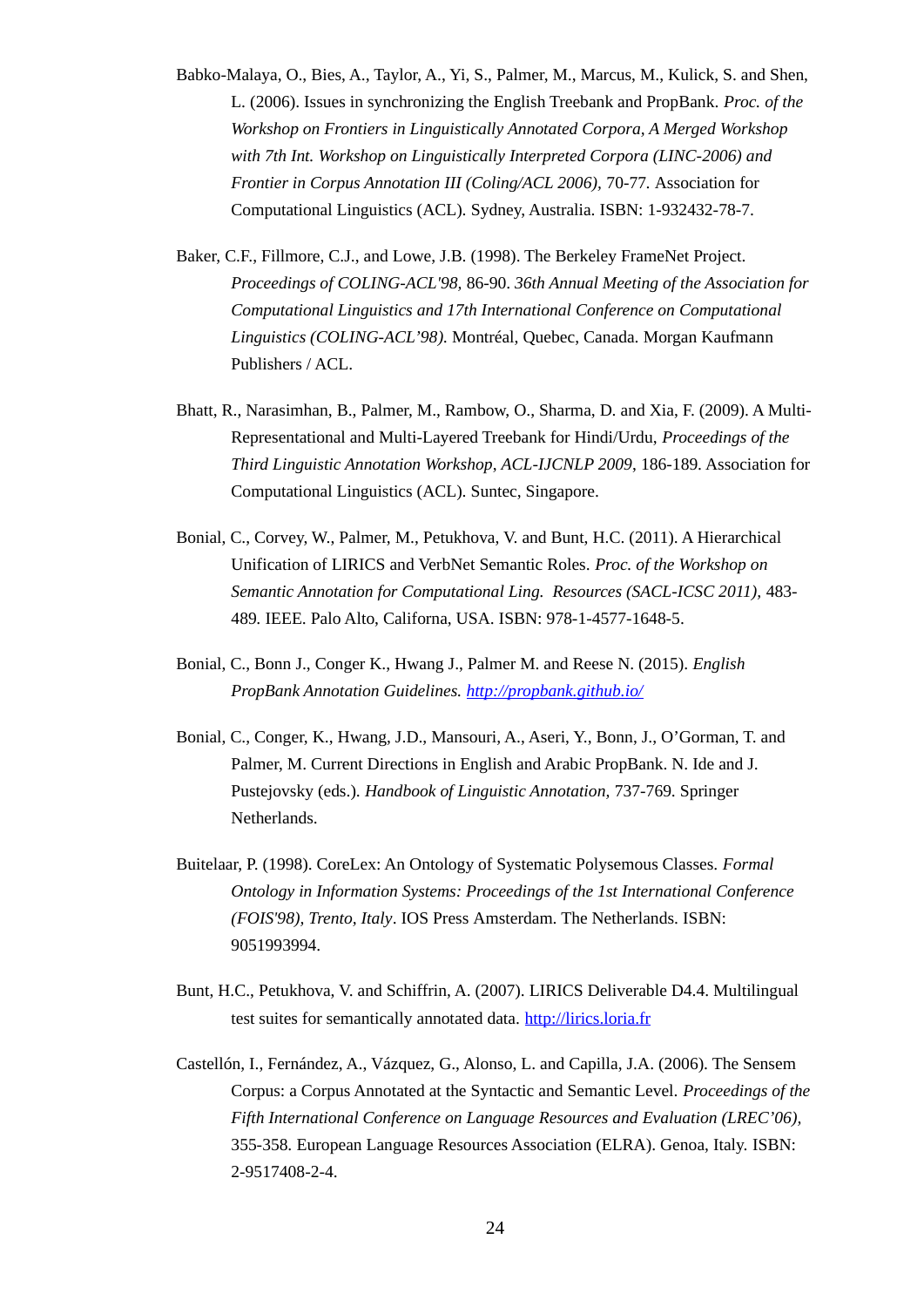- Civit, M., Aldezabal, I., Pociello, E., Taulé, M., Aparicio, J. and Márquez, L. (2005). 3LBLEX: léxico verbal con frames sintáctico-semánticos. *Procesamiento del Lenguaje Natural*, 35, 367-373. Print ISSN: 1135-5948. Online ISSN: 1989-7553.
- Dorr, B.J. (2001). *LSC Verb Database, Online Software Database of Lexical Conceptual Structures and Documentation*. University of Maryland.
- Estarrona, A. (2014). *EPEC corpusa predikatu-mailan etiketatzeko oinarriak: EPEC-RolSem, BVI eta e-ROLda.* Basque Language and Communication, Basque Country University (UPV-EHU), Donostia. PhD Thesis.
- Estarrona A., Aldezabal I., Díaz de Ilarraza A. and Aranzabe M.J. (2016). Methodology for the semiautomatic annotation of EPEC-RolSem, a Basque corpus labelled at predicate level following the PropBank/VerbNet model. Edward Vanhoutte (ed.) *Digital Scholarship in the Humanities* (2016) 31 (3): 470-492. DOI: [http://dx.doi.org/10.1093/llc/fqv010.](http://dx.doi.org/10.1093/llc/fqv010) First published online: 17 June 2015 (23 pages). Published by Oxford University Press on behalf of EADH: The European Association for Digital Humanities (Online ISSN 2055-768X - Print ISSN 2055- 7671).<https://academic.oup.com/dsh/article/31/3/470/1745349>
- Fellbaum, C. (1998). *WordNet, An Electronic Lexical Database.* MIT Press. Cambridge. ISBN: 0-262-06197-X.
- García-Miguel, J. and Albertuz, F.J. (2005). Verbs, Semantic Classes and Semantic Roles in the ADESSE Project. In Katrin Erk, Alissa Melinger and Sabine Schulte im Walde (eds.). *Proc. of Workshop on the Identification and Representation of Verb Features and Verb Classes,* 50-55*.* Saarbrücken, Germany.
- Gardent, C. and Cerisara, C. (2010). Semi-Automatic Propbanking for French. *Proceedings of the Ninth International Workshop on Treebanks and Linguistic Theories,* 67-78*.*  Northern European Association for Language Technology (NEALT). Tartu, Estonia. Print ISSN: 1736-8197. Online ISSN: 1736-6305.
- Grishman ,F., Macleod , C. and Meyers, A. (1994). Comlex Syntax: building a computational lexicon. *Proceedings of the 15th conference on Computational linguistics (COLING'94),* 1, 268-272. Association for Computational Linguistics (ACL). Kyoto, Japan.
- Hajic, J., Panevová, J., Urešová, Z., Bémová, A., Kolárová, V. and Pajas, P. (2003). PDT-VALLEX: Creating a Largecoverage Valency Lexicon for Treebank Annotation. In Nivre, J. and Hinrichs, E. (eds.). *Proc. of the Second Workshop on Treebanks and Linguistic Theories*, 57–68. ISBN: 9176363945 9789176363942.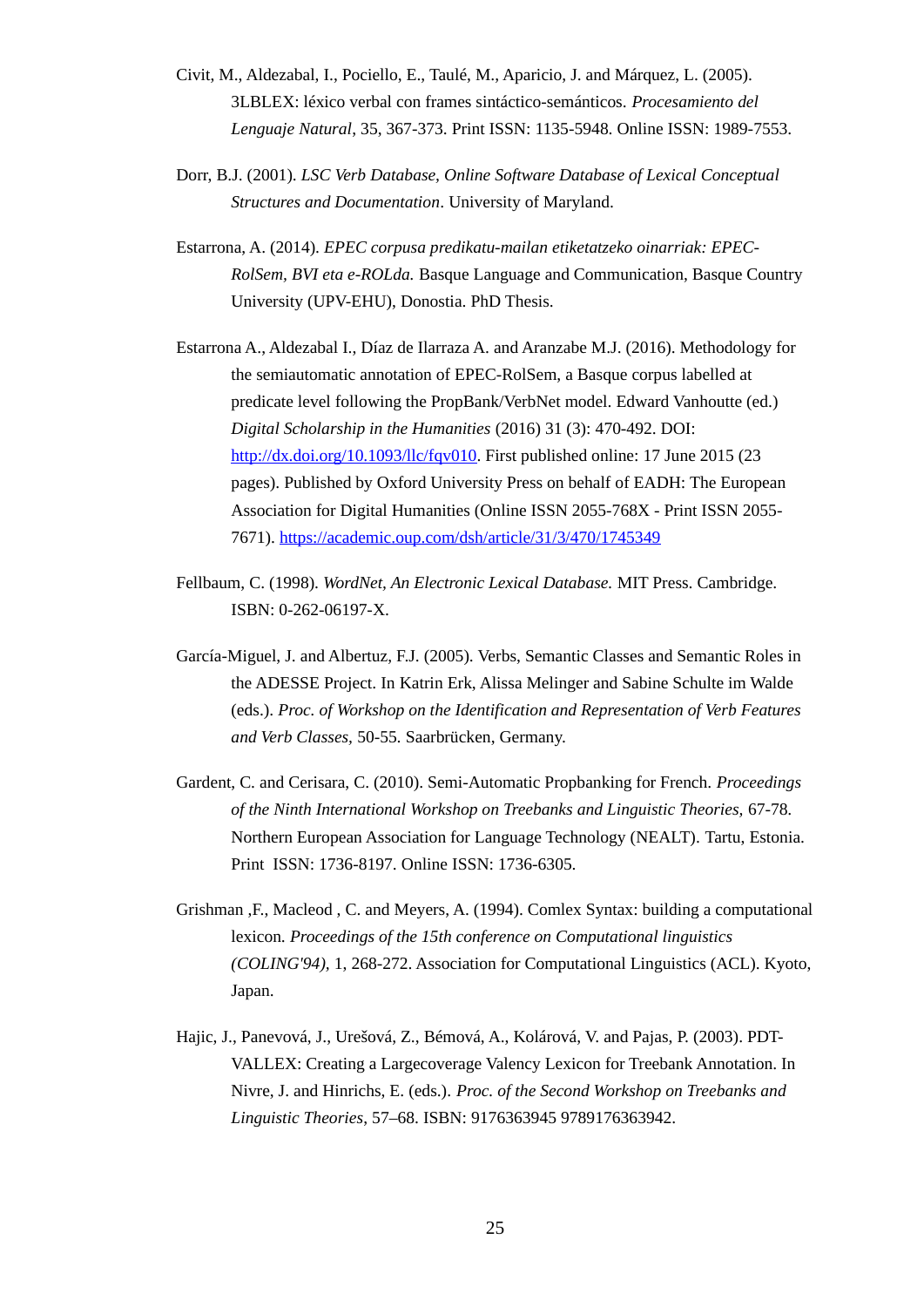- Hanks, P. (2012). The Corpus Revolution in Lexicography. *International Journal of Lexicography*, 25(4): 398–436. Oxford University Press. Print ISSN: 0950-3846. Online ISSN: 1477-4577.
- Kingsbury, P. and Palmer, M. (2003). PropBank: The Next Level of Treebank. *Proceedings of the Second Workshop on Treebanks and Linguistic Theories (TLT 2003),* 3*.* ISBN: 9176363945 9789176363942.
- Kipper, K. (2005). *VerbNet: A Broad-coverage, Comprehensive Verb lexicon.* U. of Pennsylvania. PhD Thesis.
- Kipper, K., Palmer, M. and Rambow, O. (2002). Extending PropBank with VerbNet Semantic Predicates. *Workshop on Applied Interlinguas. AMTA-2002.* Tiburon, CA, USA.
- Laka, I. (1996). *A Brief Grammar of Euskara, the Basque Language*. University of the Basque Country. ISBN: 84-8373-850-3.<http://www.ehu.es/grammar>
- Laparra, E. and Rigau, G. (2010). eXtended WordFrameNet. In Nicoletta Calzolari (Conference Chair), Khalid Choukri, Bente Maegaard, Joseph Mariani, Jan Odijk, Stelios Piperidis, Mike Rosner and Daniel Tapias (eds.). *Proceedings of the 7th International Conference on Language Resources and Evaluation (LREC'10),* 1214- 1219*.* European Language Resources Association (ELRA). ISBN: 2-9517408-6-7.
- Levin, B. (1993). *English Verb Classes and Alternations. A preliminary Investigation.* The University of Chicago Press. Chicago and London. ISBN: 0-226-47533-6.
- Marcus, M., Santorini, B. and Marcinkiewicz, M.A. (1993). Building a large annotated corpus of English: The Penn Treebank. *Computational Linguistics Journal,* 19:2*,*  313-330. MIT Press Journals. ISSN: 0891-2017.
- Merlo, P. and Van der Plas, L. (2009). Abstraction and Generalisation in Semantic Role Labels: PropBank, VerbNet or both? *Proceedings of the 47th Annual Meeting of the ACL and the 4th IJCNLP of the AFNLP*, 288–296. Association for Computational Linguistics (ACL). Suntec, Singapore.
- Monachesi, P., Stevens, G. and Trapman, J. (2007). Adding semantic role annotation to a corpus of written Dutch. *Proceedings of the Linguistic Annotation Workshop (LAW'07),* 77-84. Association for Computational Linguistics (ACL). Prague, Czech Republic.
- Palmer, M., Gildea, D. and Kingsbury, P. (2005a). The Proposition Bank: A Corpus Annotated with Semantic Roles. *Computational Linguistics Journal*, 31:1, 71-106. MIT Press Journals. ISSN: 0891-2017.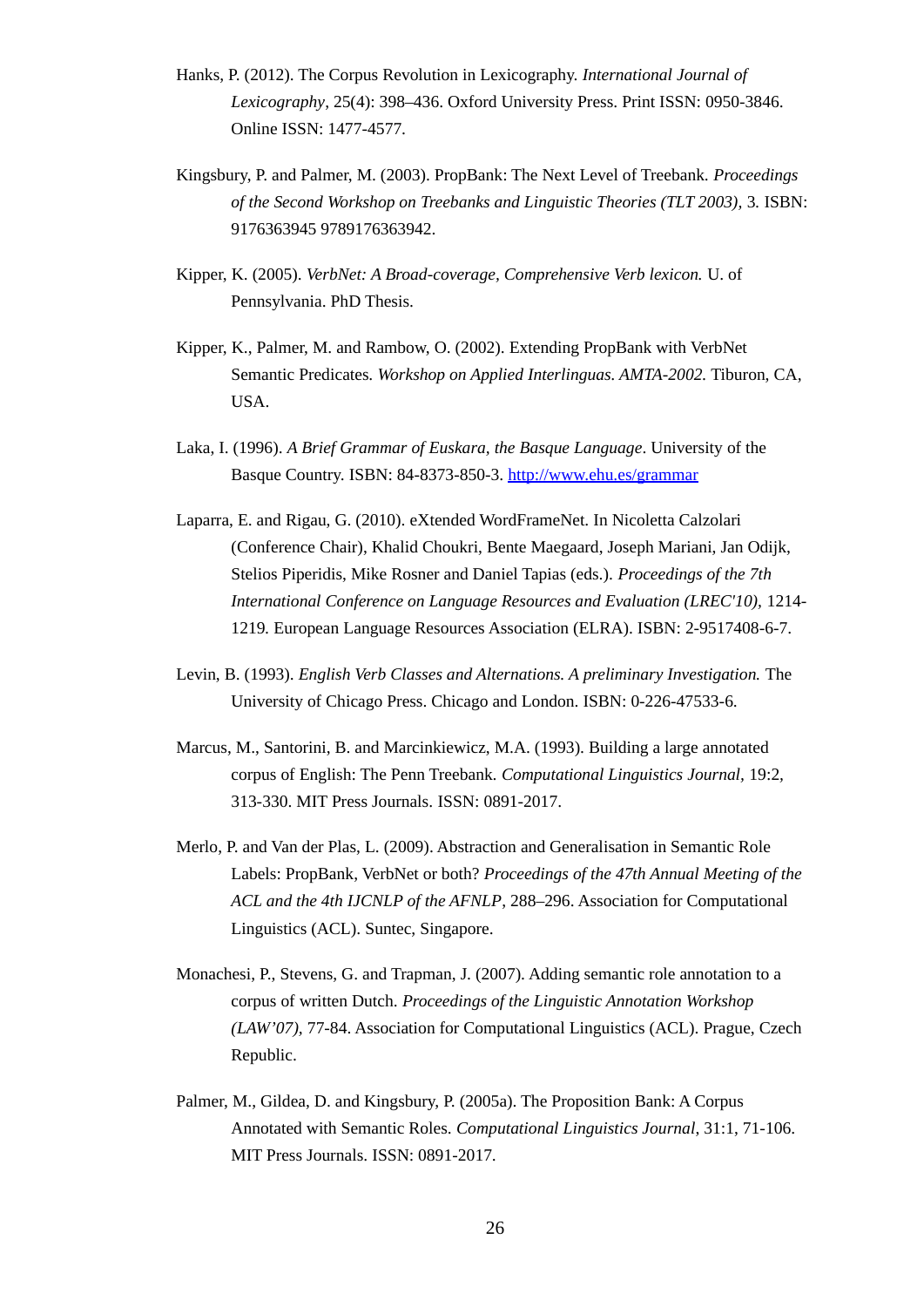- Palmer, M., Nianwen, X., Babko-Malaya, O., Chen, J. and Snyder, B. (2005b). [A Parallel](http://delivery.acm.org/10.1145/1610000/1608838/p61-palmer.pdf?key1=1608838&key2=7312718621&coll=GUIDE&dl=GUIDE&CFID=81057432&CFTOKEN=51361872)  [Proposition Bank II for Chinese and English.](http://delivery.acm.org/10.1145/1610000/1608838/p61-palmer.pdf?key1=1608838&key2=7312718621&coll=GUIDE&dl=GUIDE&CFID=81057432&CFTOKEN=51361872) *Proceedings of the Workshop on Frontiers in Corpus Annotations II: Pie in the Sky*, 61-67*.* Association for Computational Linguistics (ACL). Ann Arbor, Michigan, USA.
- Palmer, M., Ryu, S., Choi, J., Yoon, S. and Jeon, Y. (2006). *Korean PropBank.* Linguistic Data Consortium, Philadelphia. LDC2006T03. ISBN: 1-58563-374-7.
- Palmer, M., Babko-Malaya, O., Bies, A., Diab, M., Maamouri, M., Mansouri, A. and Zaghouani, W. (2008). A Pilot Arabic PropBank. In Nicoletta Calzolari (Conference Chair), Khalid Choukri, Bente Maegaard, Joseph Mariani, Jan Odijk, Stelios Piperidis and Daniel Tapias. *Proceedings of the Sixth Conference on International Language Resources and Evaluation (LREC'08),* 3467-3471*.* European Language Resources Association (ELRA). Marrakech, Morocco. ISBN: 2-9517408-4-0.
- Pociello, E., Agirre, E. and Aldezabal, I. (2010). Methodology and Construction of the Basque WordNet. *Language Resources and Evaluation Journal,* 45:2, 121-142*.*  Springer. Print ISSN: 1574-020X. Online ISSN: 1574-0218.
- Pradhan, S., Hovy, E., Marcus, M.P., Palmer, M., Ramshaw, L.A. and Weischedel, R.M. (2007). OntoNotes: A Unified Relational Semantic Representation. *International Journal of Semantic Computing.* 1:4, 405-419. World Scientific. Print ISSN: 1793- 351X. Online ISSN: 1793-7108.
- Pustejovsky, J. (1995). *The Generative Lexicon.* Cambridge, London: MIT Press. ISBN: 9780262661409.
- de Rijk, R. (1969). Is Basque an SOV language? *Fontes Linguae Vasconum 1*, 319-351. Gobierno de Navarra. Institución Príncipe de Viana. ISSN: 0046-435X.
- Salaberri, H., Arregi, O. and Zapirain, B. (2014). First approach toward Semantic Role Labeling for Basque. In Nicoletta Calzolari (Conference Chair), Khalid Choukri, Thierry Declerck, Hrafn Loftsson, Bente Maegaard, Joseph Mariani, Asuncion Moreno, Jan Odijk and Stelios Piperidis. *Proceedings of the 9th Language Resources and Evaluation Conference (LREC'14),* 1387-1393*.* European Language Resources Association (ELRA). Reykjavik, Iceland. ISBN: 978-2-9517408-8-4.
- Schiffrin, A. and Bunt, H.C. (2007). LIRICS Deliverable D4.3. Document compilation of semantic data categories. [http://lirics.loria.fr](http://lirics.loria.fr/)
- Talmy, L. (1985). Lexicalization patterns: Semantic structure in lexical forms. In Shopen T. (ed.), *Language Typology and Syntactic Description: Vol 3. Grammatical Categories and the Lexicon,* 3, 36-149. Cambridge University Press, Cambridge.